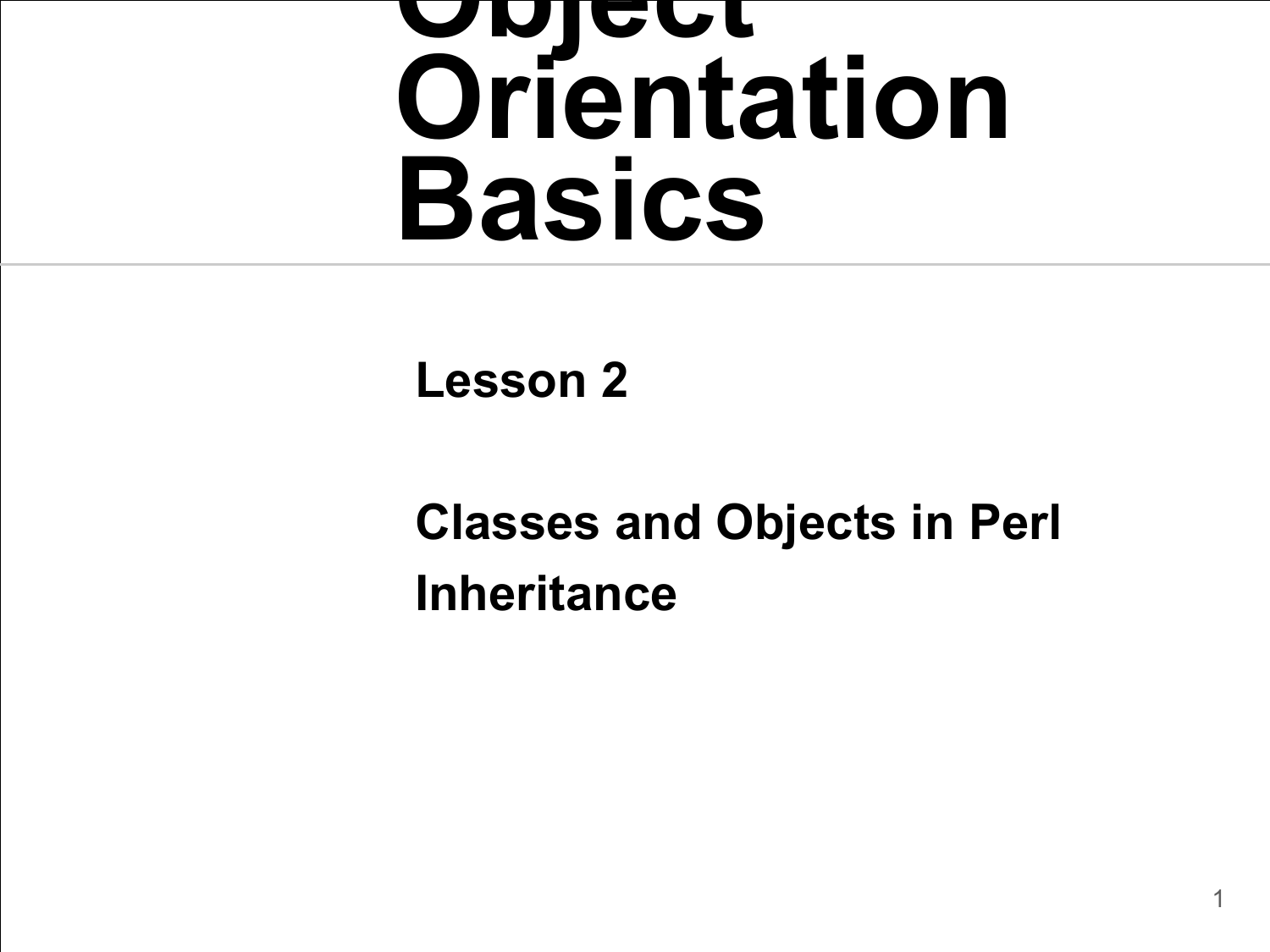# **Basic Concepts**

(cited from Damian Conway: Object Oriented Perl, p. 2)

- **Object**: anything that provides a way to locate, access, modify, and secure data
- **Class**: description of what data is accessible through a particular kind of object, and how to access that data
- **Method** means by which an object's data is accessed, modified or processed
- **Inheritance**: the way in which existing classes of objects can be upgraded to provide additional data or methods
- **Polymorphism**: the way that distinct objects can respond differently to the same message, depending on the class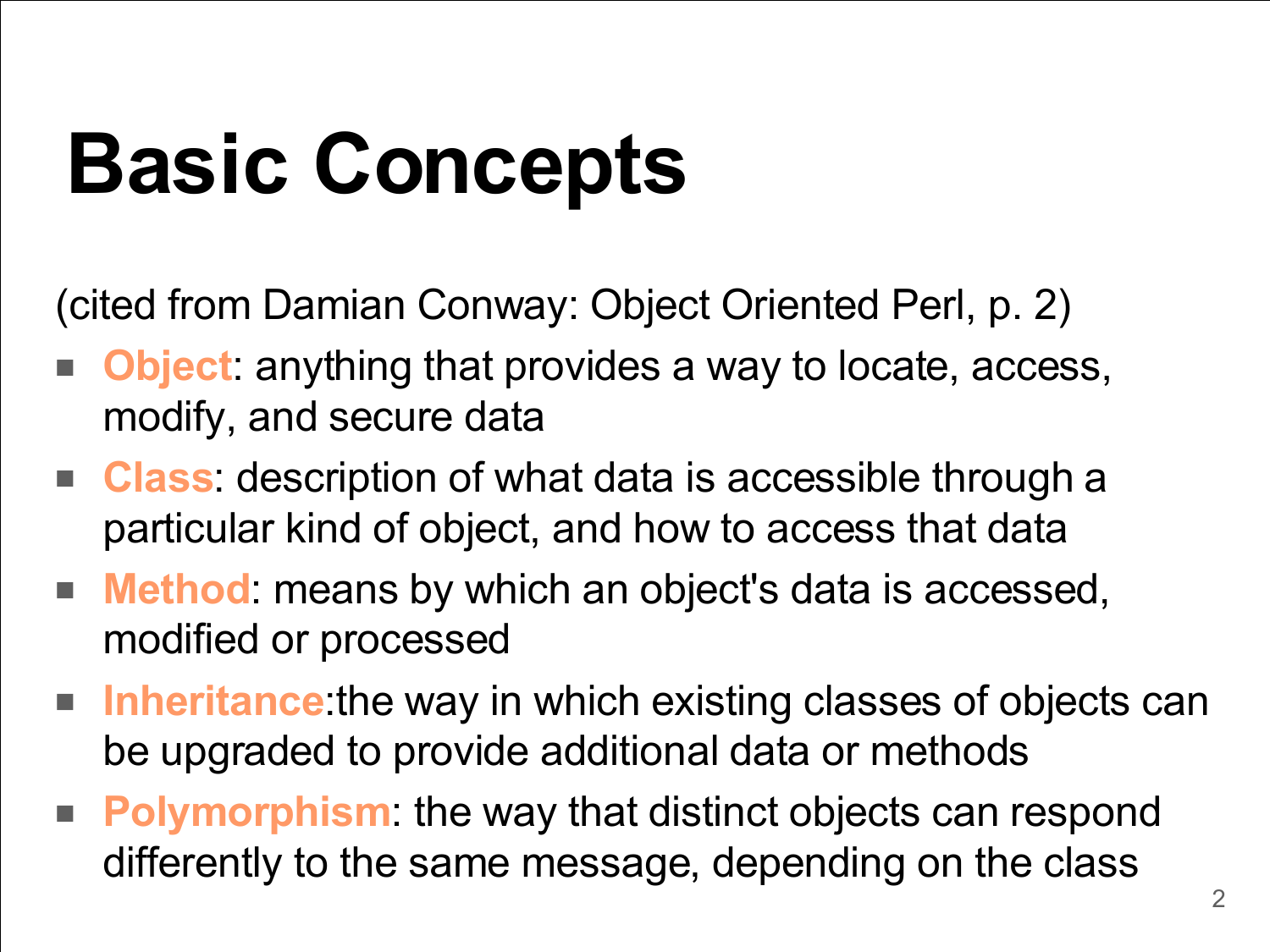# **Objects**

- Contain the real data (or pointers to it)
- Data in objects are called attribute values
- Access to data should go via the object(address)
- Access should be done by subroutines only
	- ◆ these subroutines are called object methods
	- ◆ in some languages this is enforced
	- ◆ Perl allows direct access to the data (discouraged!!)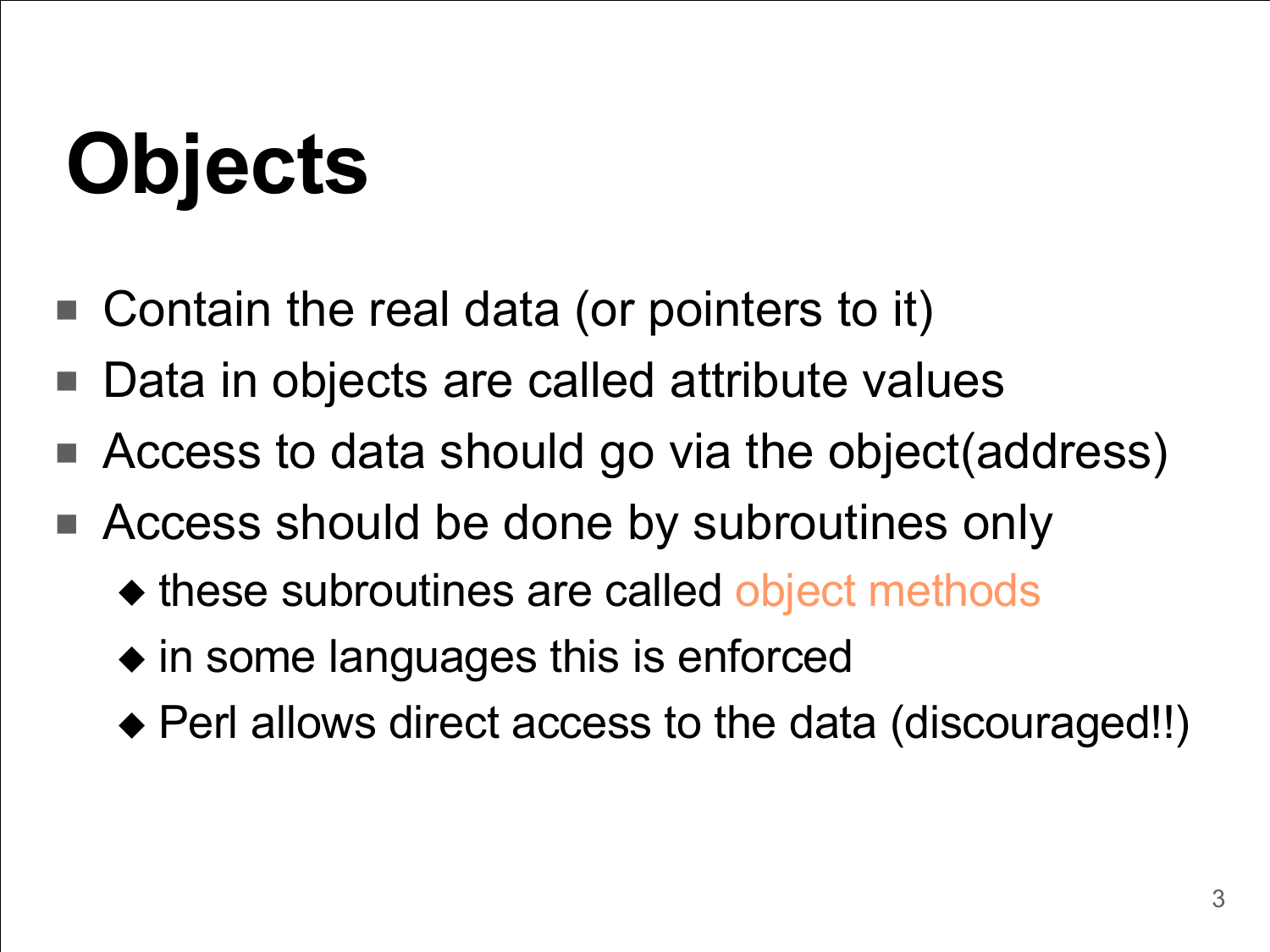#### **Classes**

- Describe a particular kind of object
	- ◆ what attributes belong to such a kind of object
	- ◆ how to create an object (constructor)
	- ◆ how to get access to the attributes (methods)
- The methods related to the kind of object define the class **interface**
- The class itself can define data (class data)
	- ◆ access to these class data with class methods
- 4 ■ The object is modeled after the class definition, it is a class **instance**, the class is the blueprint for it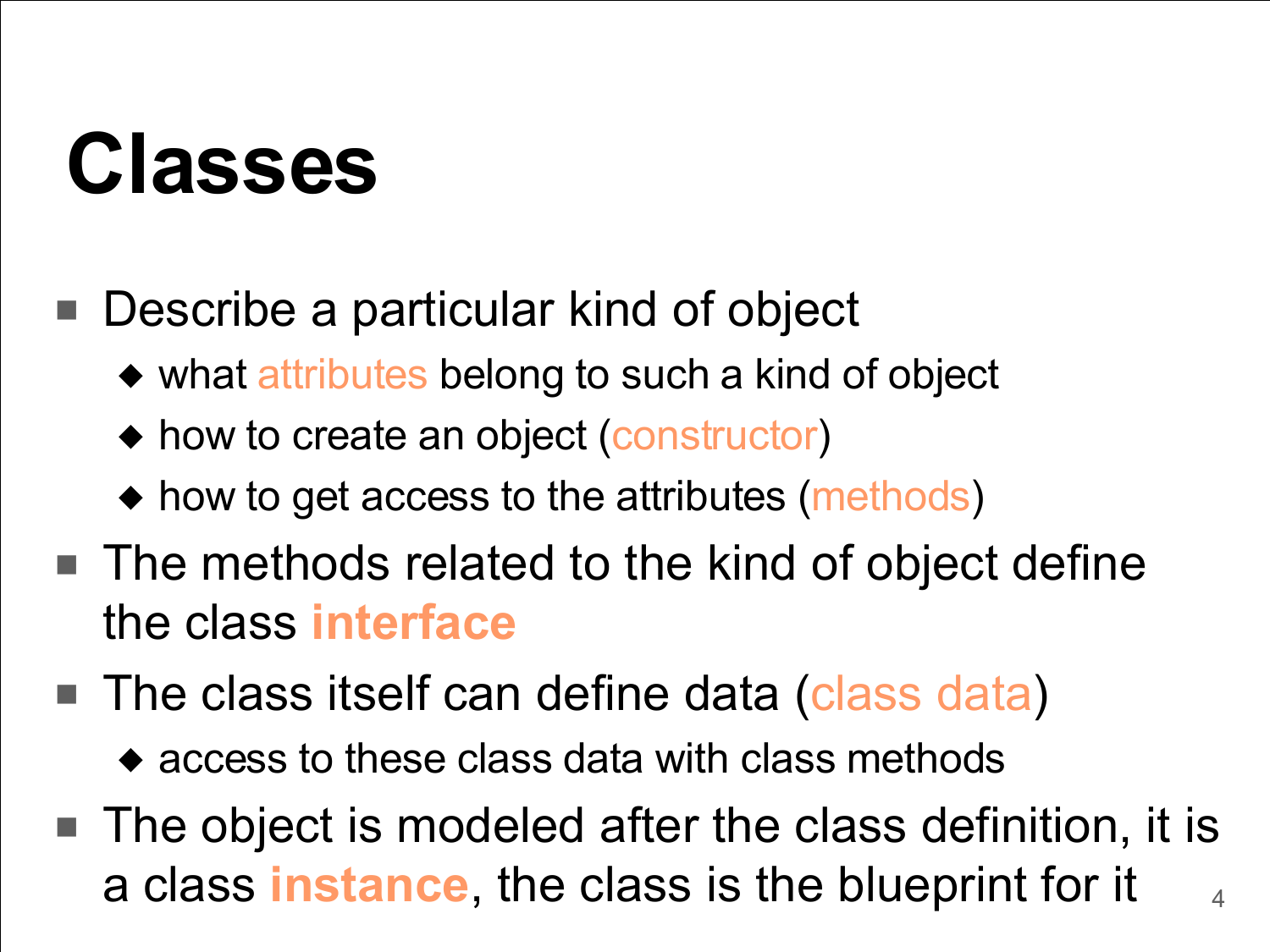#### **Inheritance**

- A Class can be defined in terms of other classes
	- $\bullet$  the derived class inherits from the base class
	- ◆ inheritance can extend to several levels (hierarchies)
	- ◆ inheritance from several base classes is allowed: multiple inheritance
- Inheritance hierarchy describes degree of abstraction
- Abstract classes useful, blueprint for derived classes
- Abstract methods serve as placeholder for methods in derived classes (define interface, but no working code)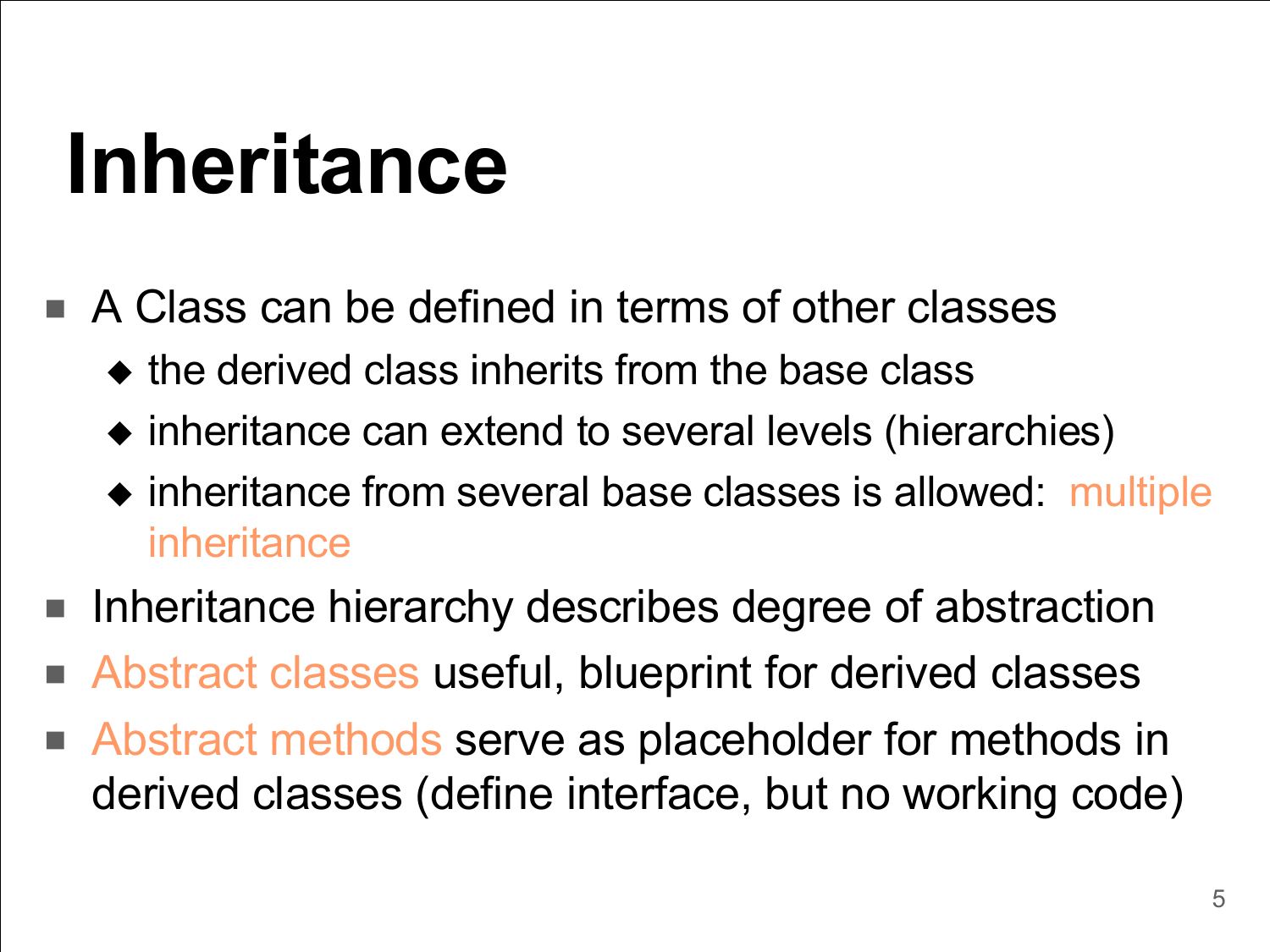# **Polymorphism**

- Methods with the same name in several classes
- Proper method gets called according to kind of object
- Inheritance polymorphism
	- ◆ derived classes have common ancestor
	- ◆ all methods defined in base classes
	- ◆ methods get redefined in derived classes if required
- Interface polymorphism
	- ◆ Classes only share method with the same name
	- ◆ method not guaranteed to exist, fallback mechanism required, if method not provided in the class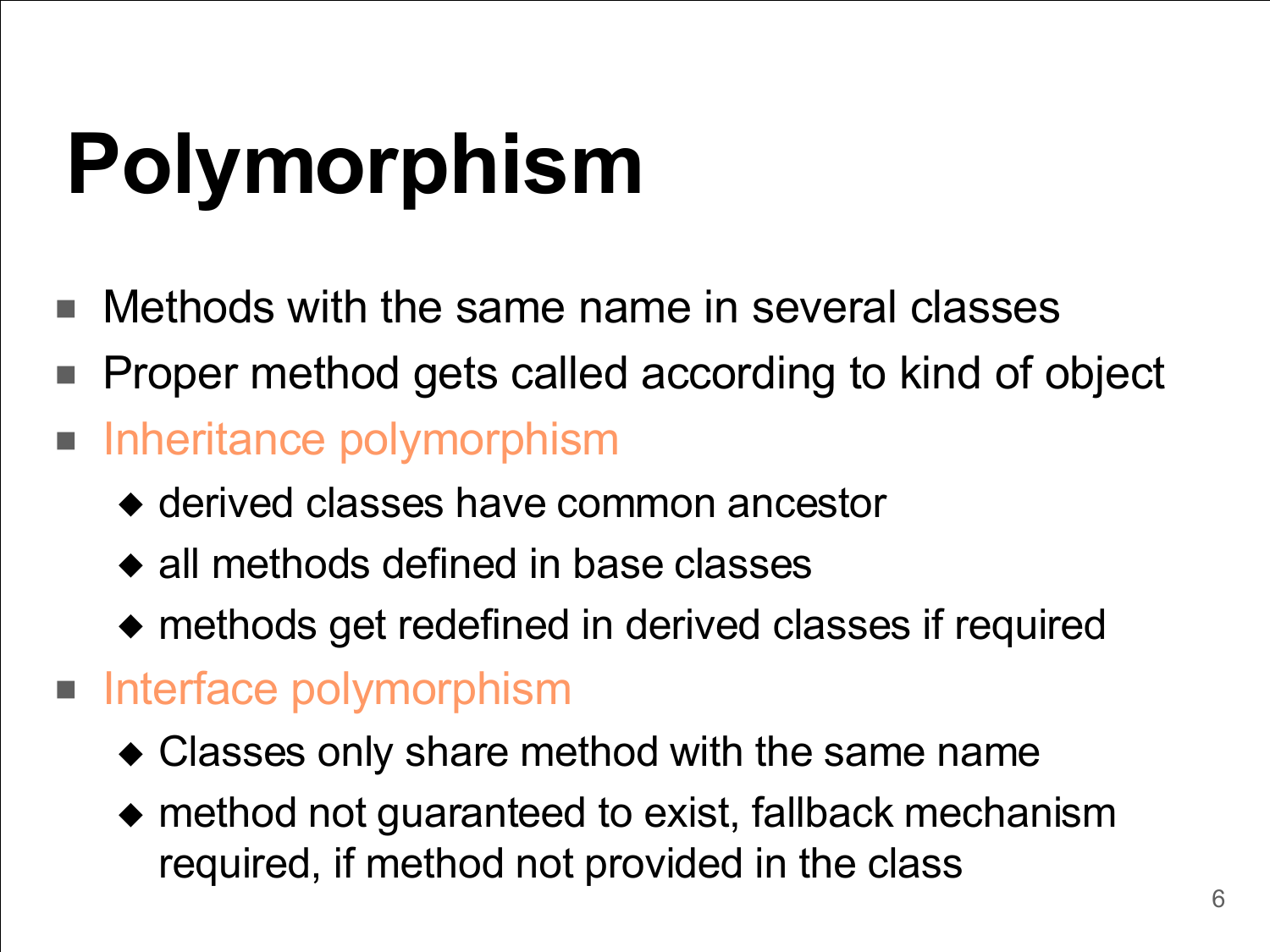## **Further Concepts**

#### **Aggregation**

- ◆ collection of related objects form new objects
- ◆ the new objects can have additional methods
- ◆ simple objects easier to debug, complex structures can be built from simple building blocks

#### ■ Persistence

- ◆ Objects survive the end of the program
- ◆ done by serializing objects and storing it in databases, files etc.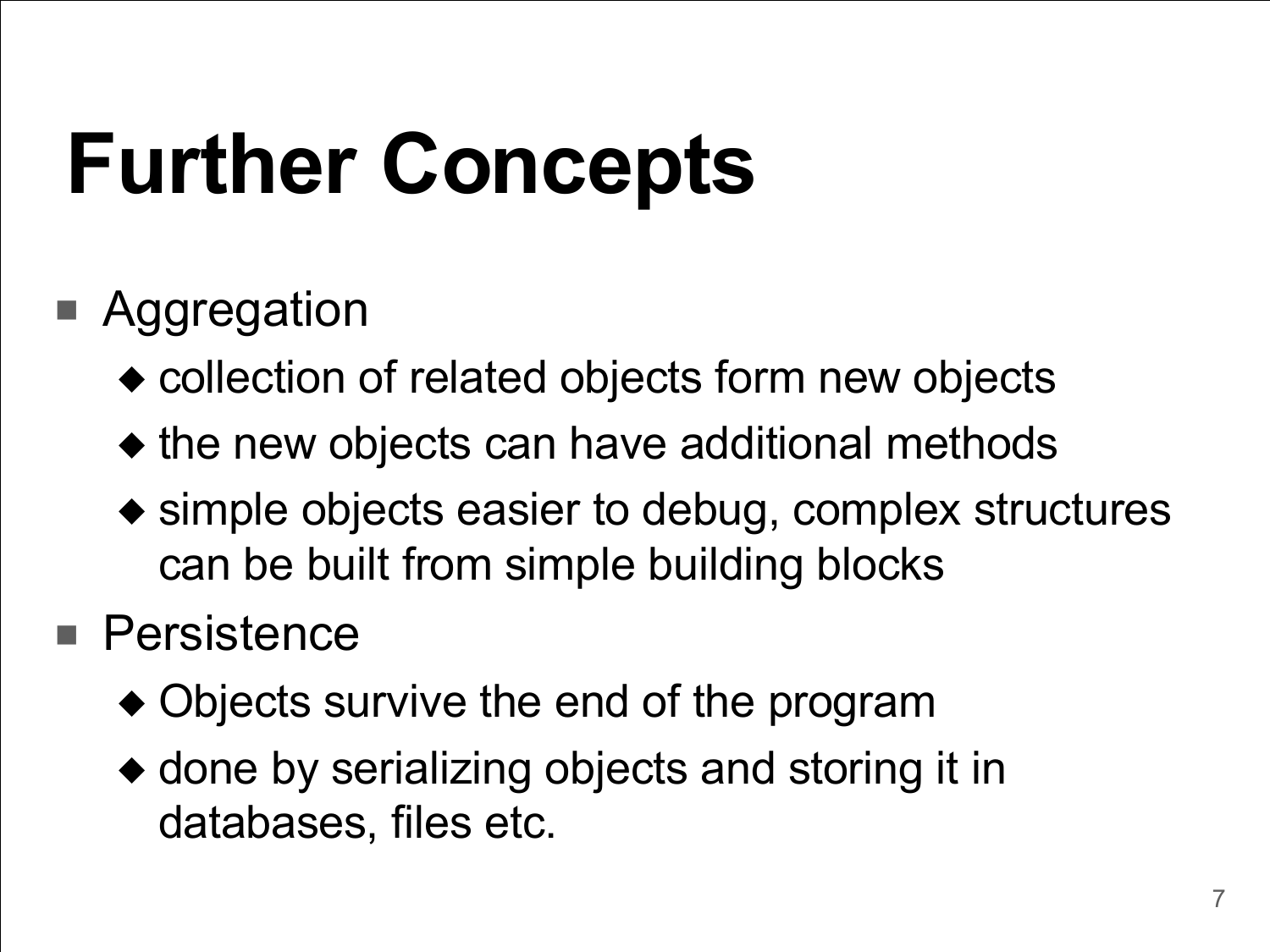#### **OO and perl related documentation**

- Tutorials that come with perl
	- ◆ perlreftut, perlboot, perltoot, perltooc, perlbot
- Book: Object Oriented Perl, Damian Conway, Manning Publications, 2000
- Perl specific: Collection of links on OOP in Perl (not up to date, 1998)
	- ◆ http://genome-www.stanford.edu/perlOOP/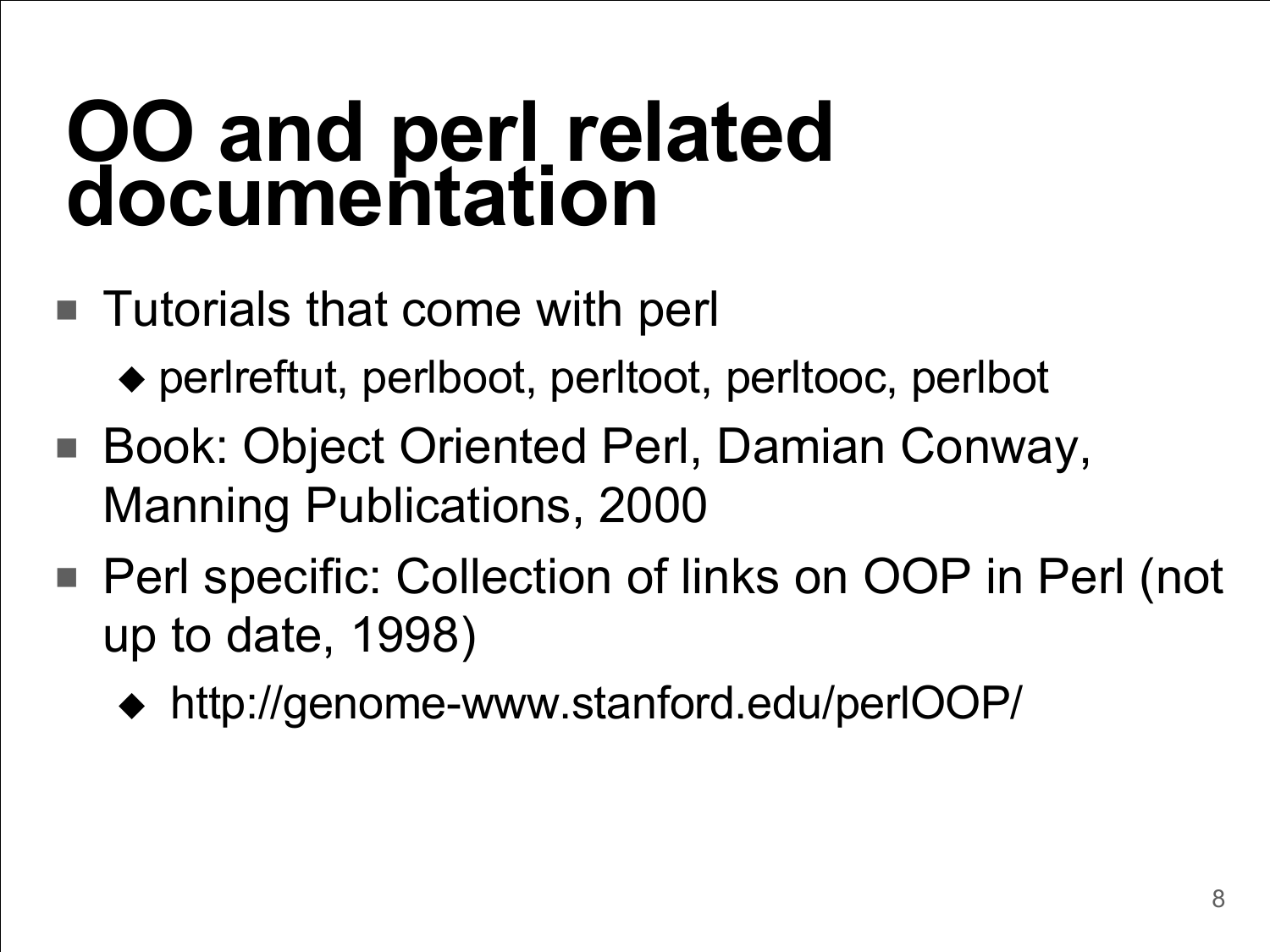### **Classes in Perl**

- A class in perl is built upon the package concept
- A package is a separate name space
	- ◆ Namespaces get switched by the **package** command
	- ◆ All data types of a package are globally visible
	- ◆ Adressing possible using *package\_name***::** prefix
	- ◆ The default namespace is **main::** or simply **::**

**\$a=0; #Variable \$main::a or \$::a**

#### **package myclass;**

9 **\$a=1; #Variable \$myclass::a sub inc {\$a++;} #Subroutine &myclass::inc**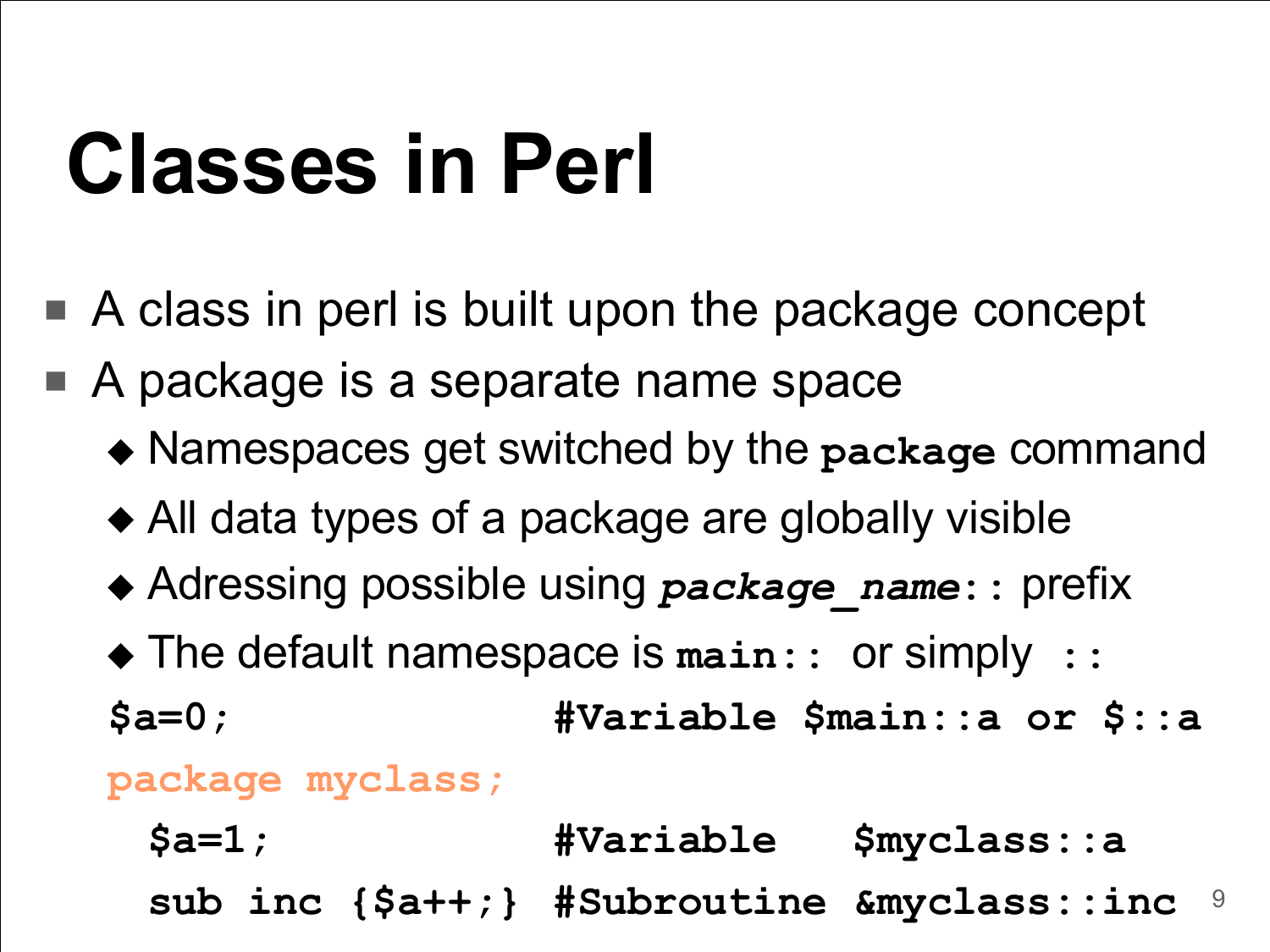# **Package (De)Initialization**

- In each package (also in main) code that gets executed as early/late as possible can be defined **BEGIN {** *statements* **}**
	- **END {***statements* **}**
- Analogy to awk **print "Step 2\n"; BEGIN { print "Step 1\n"; }**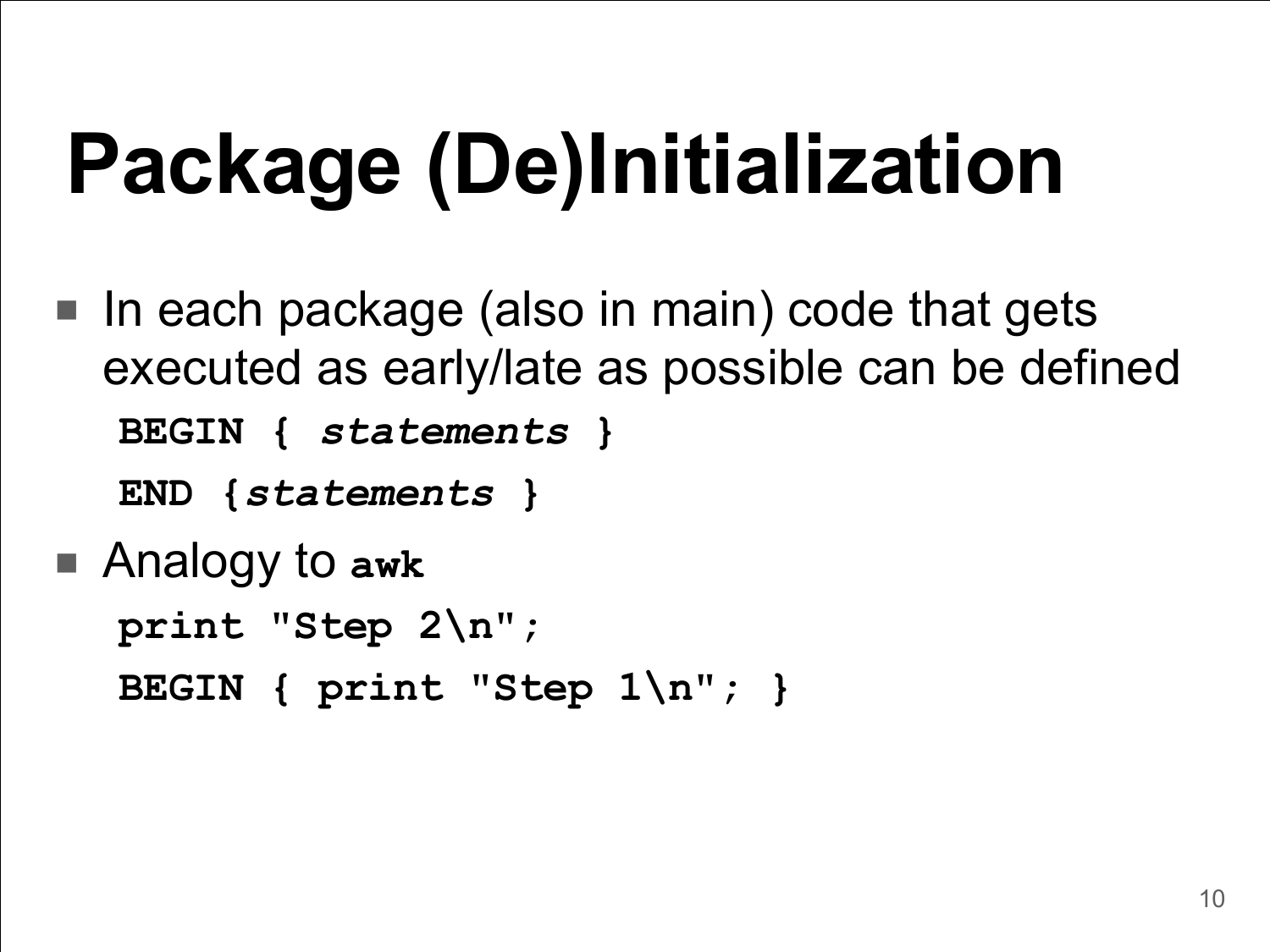#### **Modules**

- Modules are files (suffix .pm) that contain packages
- Modules usually contain package of same name ◆ but a module can contain more than one package ◆ or a package can consist of several modules
- Modules get loaded with the use command
	- ◆ a module has to return true ( last line is 1; )
	- ◆ old perl4 style programs were using .p1 files that got loaded using **require**
	- ◆ for old **.pl** files there are more recent **.pm** modules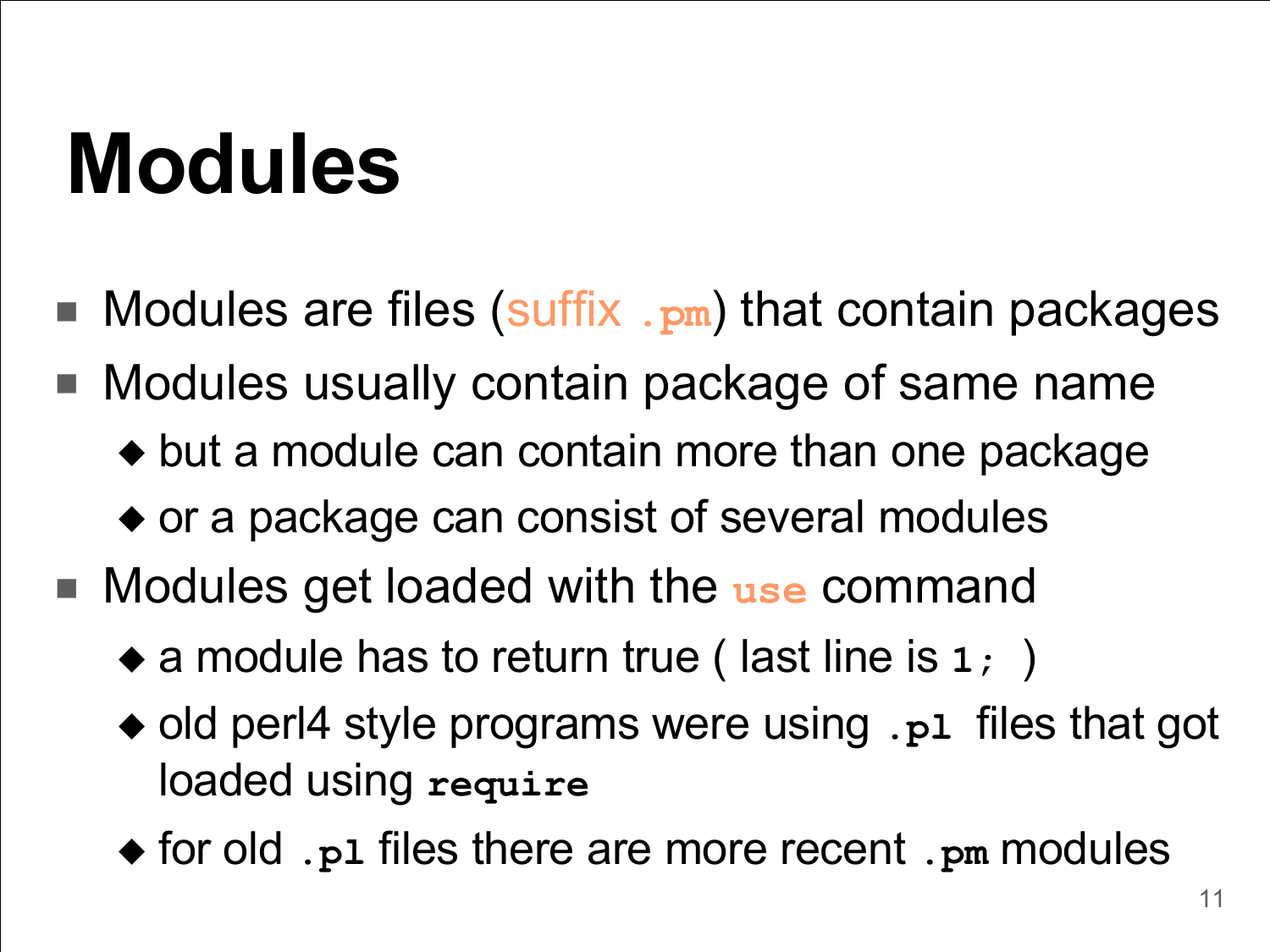# **Looking up modules**

- Modules are searched in directories whose names are stored in the **@INC** variable
- There is a correspondence between use *Module*; statements and file names

**use Test; # look for file Test.pm**

- **use Test::Log; # look for file Test/Log.pm**
- The search path for modules can be extended by ◆ using the command line flag **-i**
	- ◆ changing the contents of **@INC** using **BEGIN** blocks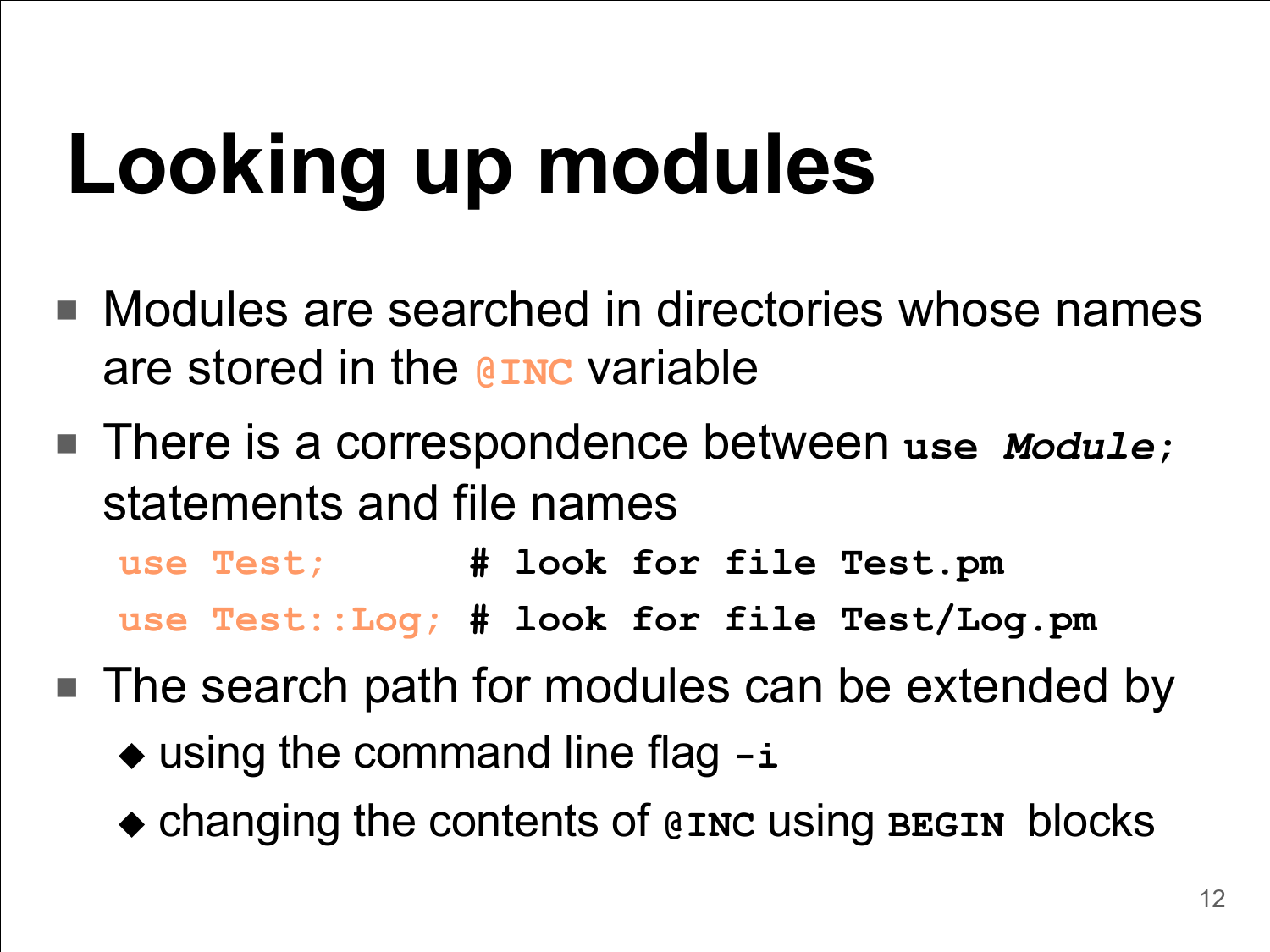### **Module Creation**

■ can be done using the **h2xs** program

**h2xs -AXn Test::Log** creates the skeleton files

Test/Log/Log.pm Test/Log/Makefile.PL

- Test/Log/test.pl Test/Log/Changes Test/Log/MANIFEST
- ◆ documentation should be written in perlpod format
	- ✦ plain old documentation, see **perldoc perlpod**
- ◆ installation with **perl Makefile.PL; make;**

**make test; make install**

■ For much more information see e.g. http://world.std.com/~swmcd/steven/perl/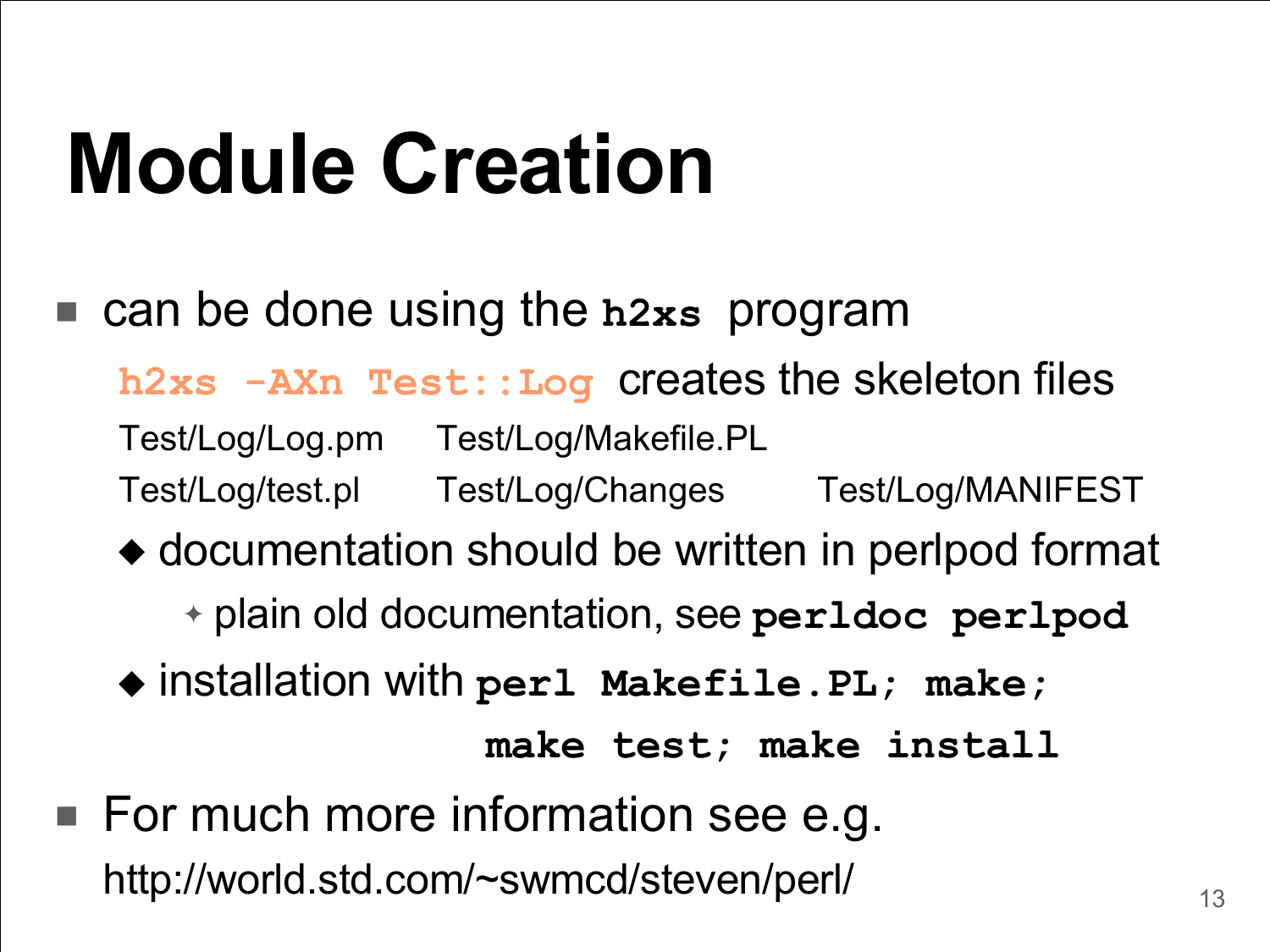#### **Package and lexical Variables**

- Package variables always global, can be accessed in main program and other packages
- lexical variables do not belong to a package
	- ◆ created using **my \$var;** or **my (\$var1, \$var2);**
	- ◆ access only within block (or file or eval string)
	- $\bullet$  get erased when leaving scope (refcount = 0)
- Lexical variables help in encapsulating data ◆ (see closures)
- See also **perldoc perltooc**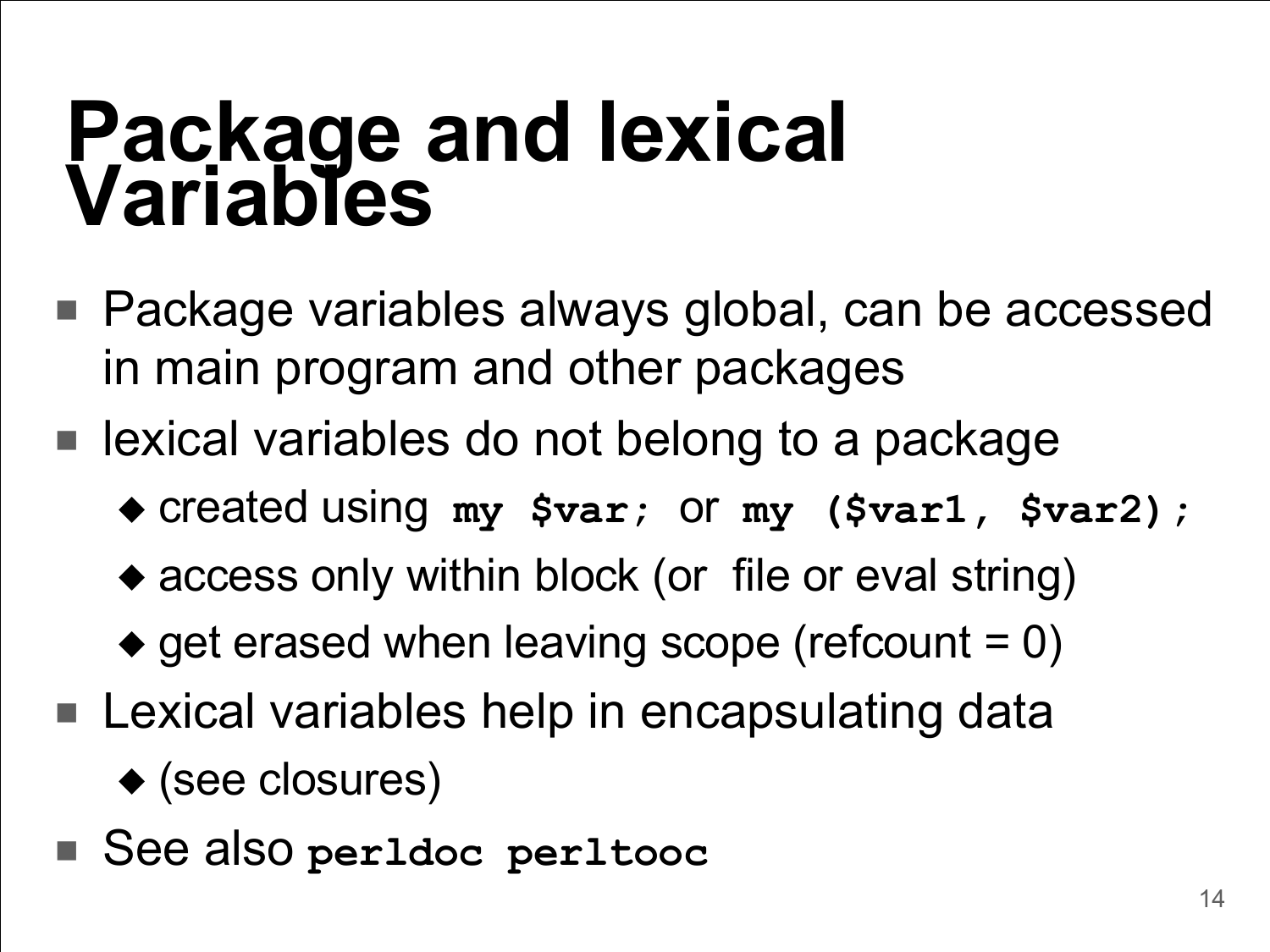# **Perl objects**

- Each call to the constructor has to give a new object, i.e. a separate container for data
- Cannot be achieved with ordinary arrays or hashes
	- ◆ Will always be tied to a specific storage location
	- ◆ Anonymous hashes and arrays provide distinct and adjustable portions of memory to hold object data

**\$p1={}; \$p2={}; print "\$p1, \$p2\n";**

**\$p1->{attribute} = "value";**

- ◆ The storage has to be labeled according to the class
- ◆ This is "magically" done by the function **bless**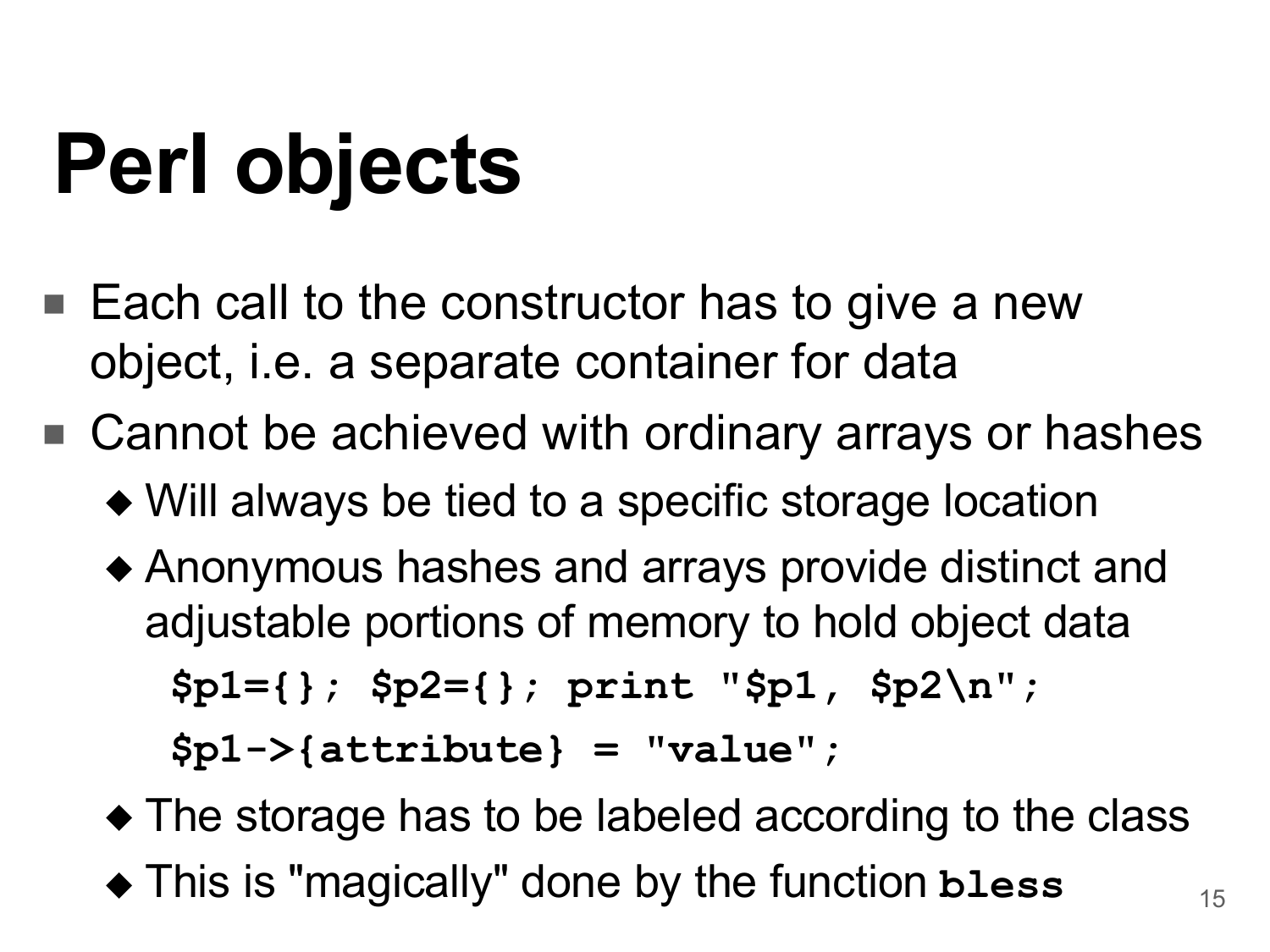## **Perl Objects**

- An object is a "blessed" reference to data ◆ blessing is done with Class name (=package name) **package myclass; # Class myclass # no named hash, could be accessed/modified by name! \$record = {num=>1, str=>'a'}; print ref(\$record); # HASH bless \$record, 'myclass'; # Object \$record print ref(\$record); # myclass**
- Object creation usually done in subroutine **new** (called constructor), but e.g **connect** also legal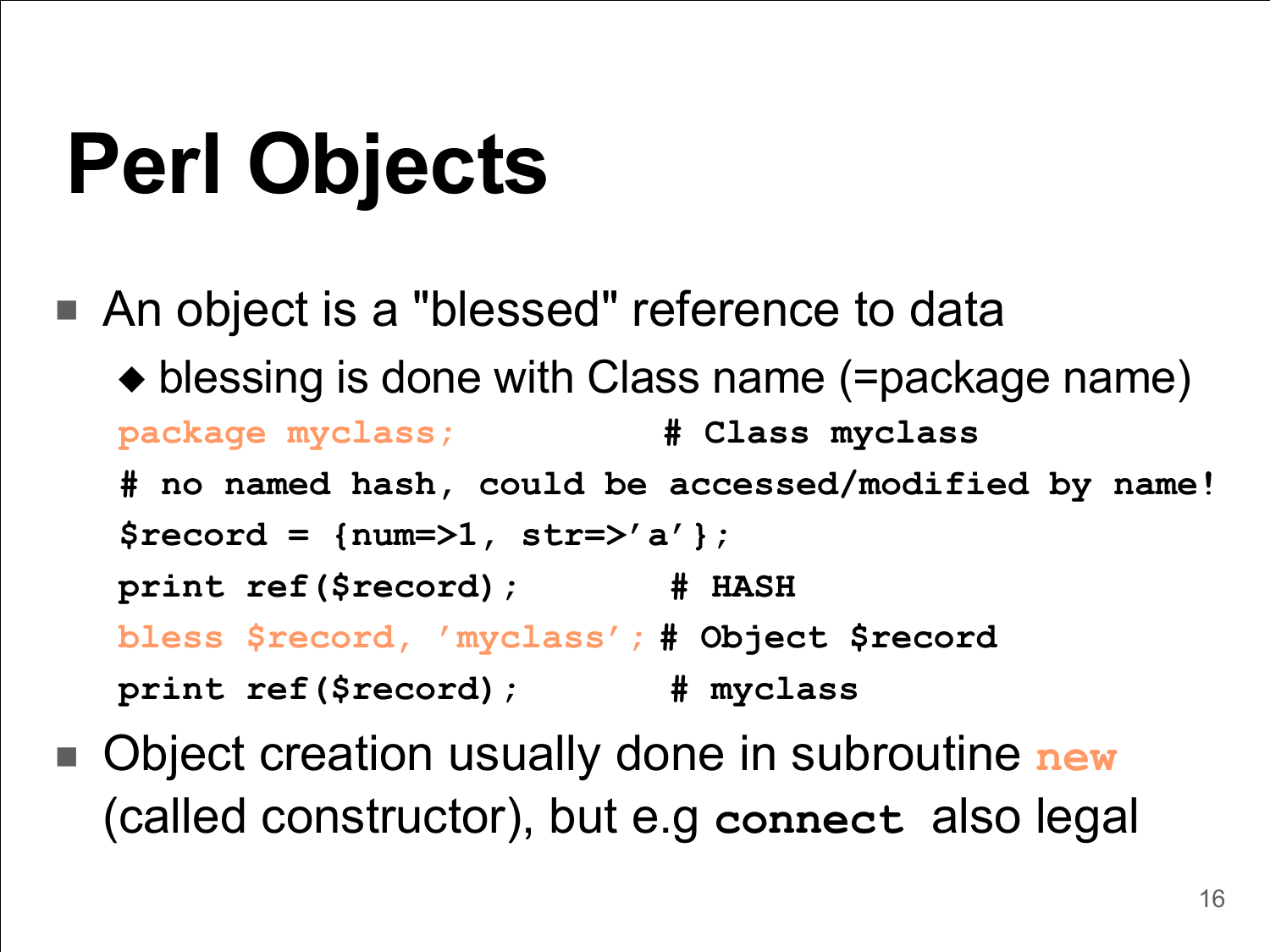# **Methods (1)**

- Object methods and Class methods are normal subroutines
- Call has to be done using additional syntax
- Object method call

**\$object->method(@args);**

■ Class method call

**Class->method(@args);** or

**Class::method(@args);**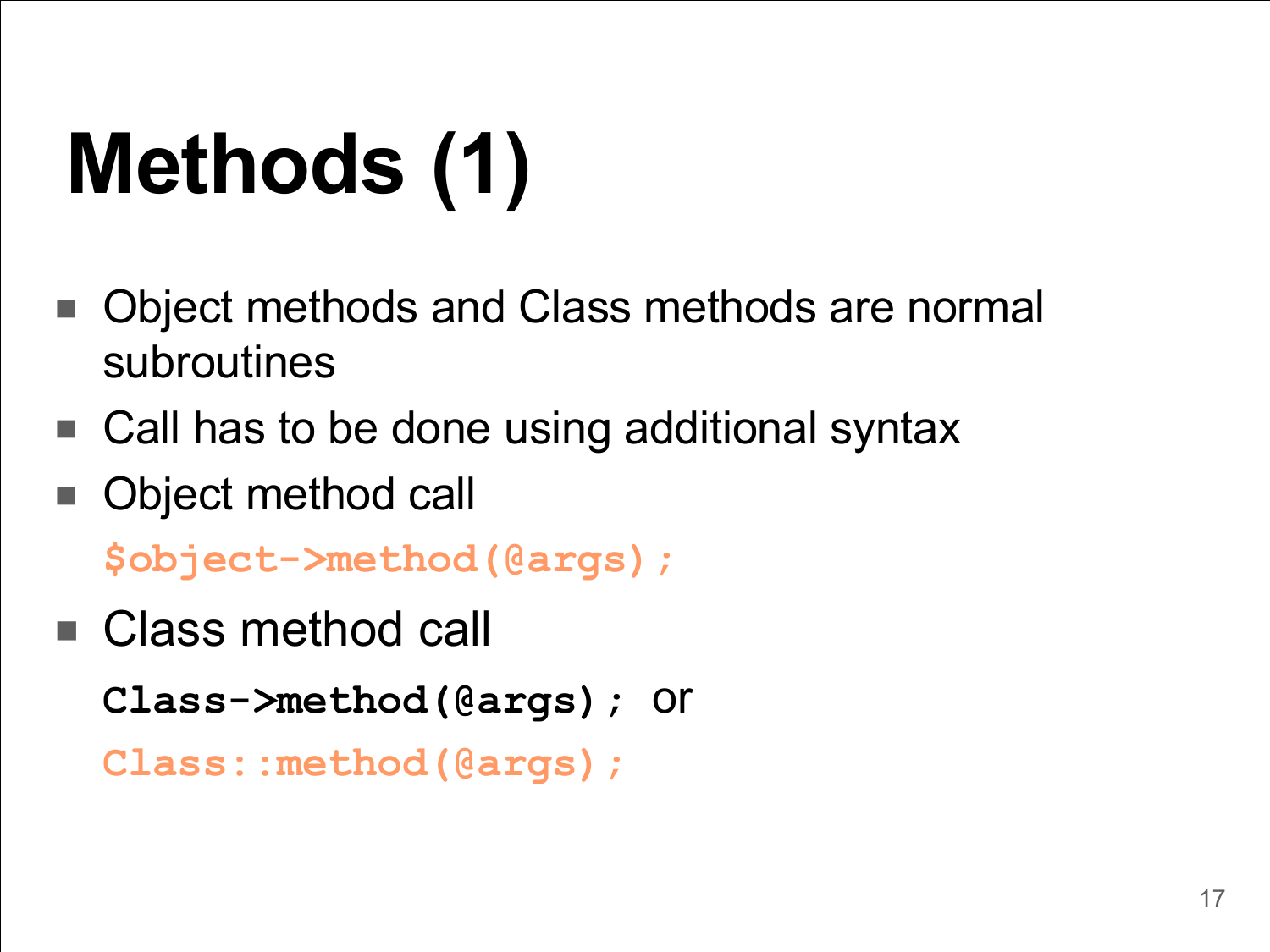# **Methods (2)**

- Called subroutine gets an additional first argument ◆ Class name for class methods
	- ◆ Object (blessed reference) for object methods
- The class an object belongs to is obtained with ref **sub Hello {**

```
my $self = shift;
```
**}**

```
my $class = ref $self;
```

```
print "A Hello from class $class\n";
```

```
$record->Hello; # call of the object method
```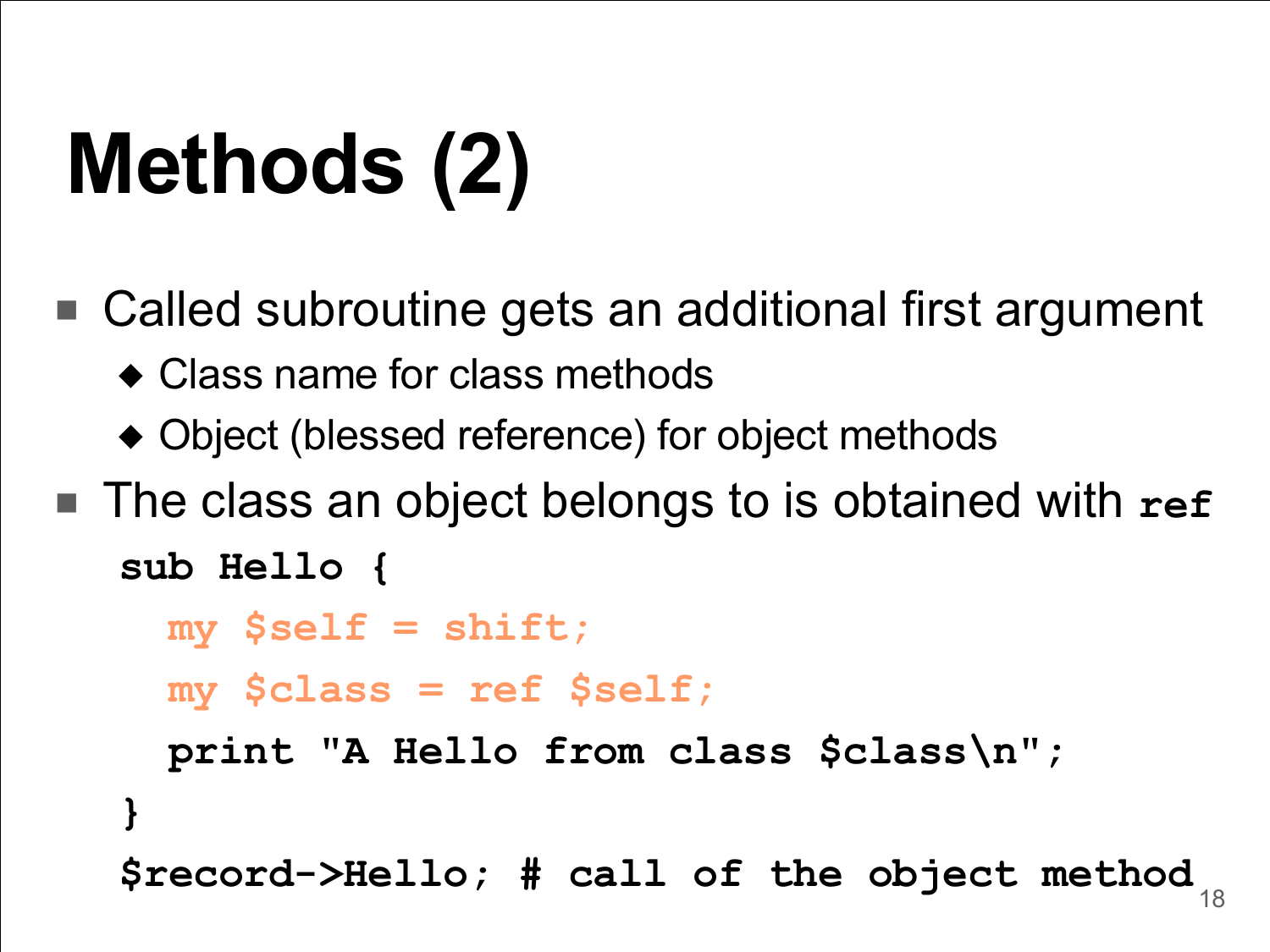### **Introductory Example**

**package Simple::Test;**

**use strict;**

**sub new {**

**my (\$self, \$hashref) = @\_; \$hashref = {} unless \$hashref; bless \$hashref, \$self;**

**}**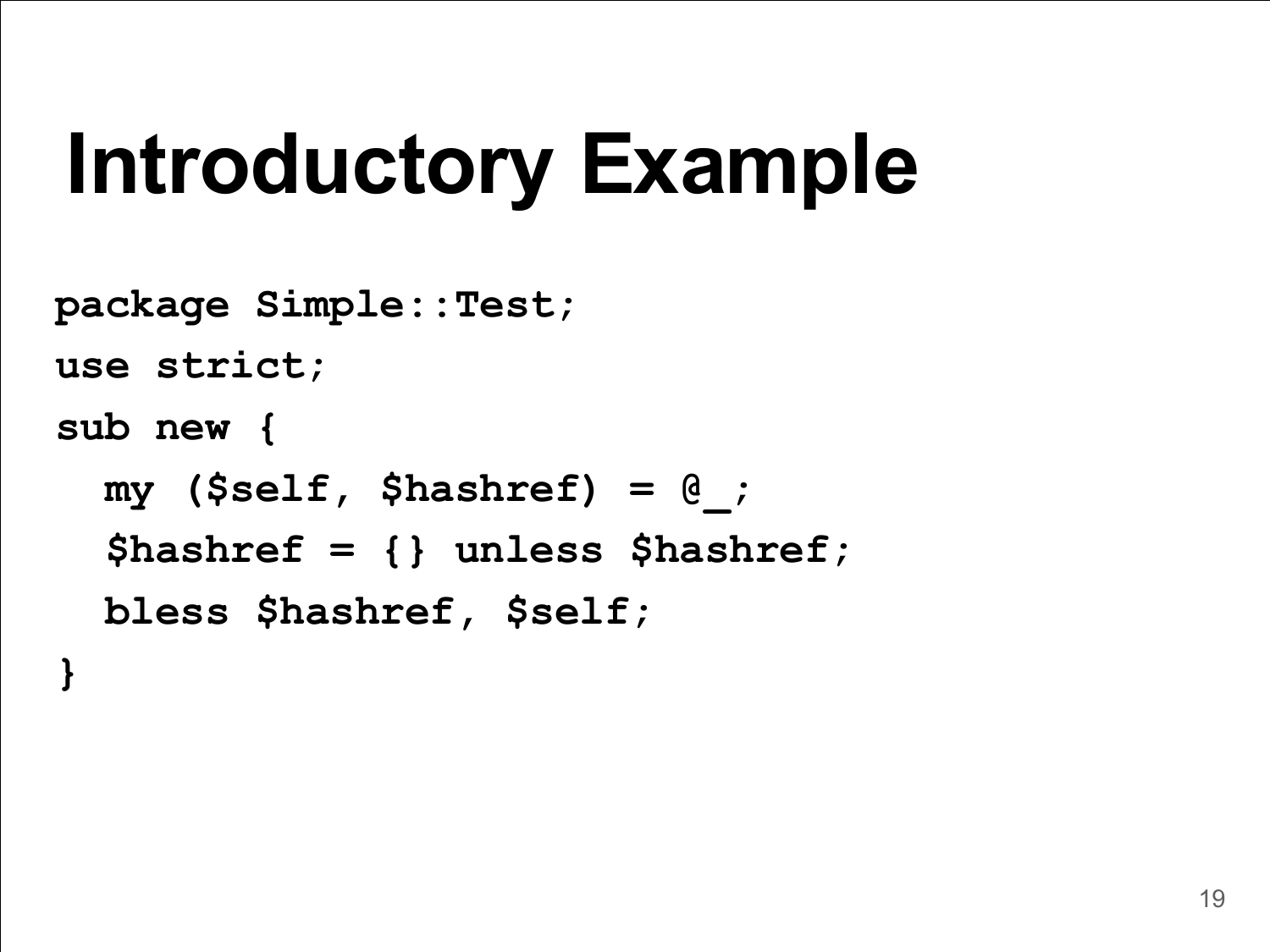## **Introductory Example(2)**

**sub get\_num { my \$self=shift; \$self->{num} } sub set\_num { my \$self=shift; \$self->{num}=shift; }**

```
sub str { my ($self,$arg)=@_;
          $self->{str}=$arg if @_=1;
          return $self->{num}
```
**}**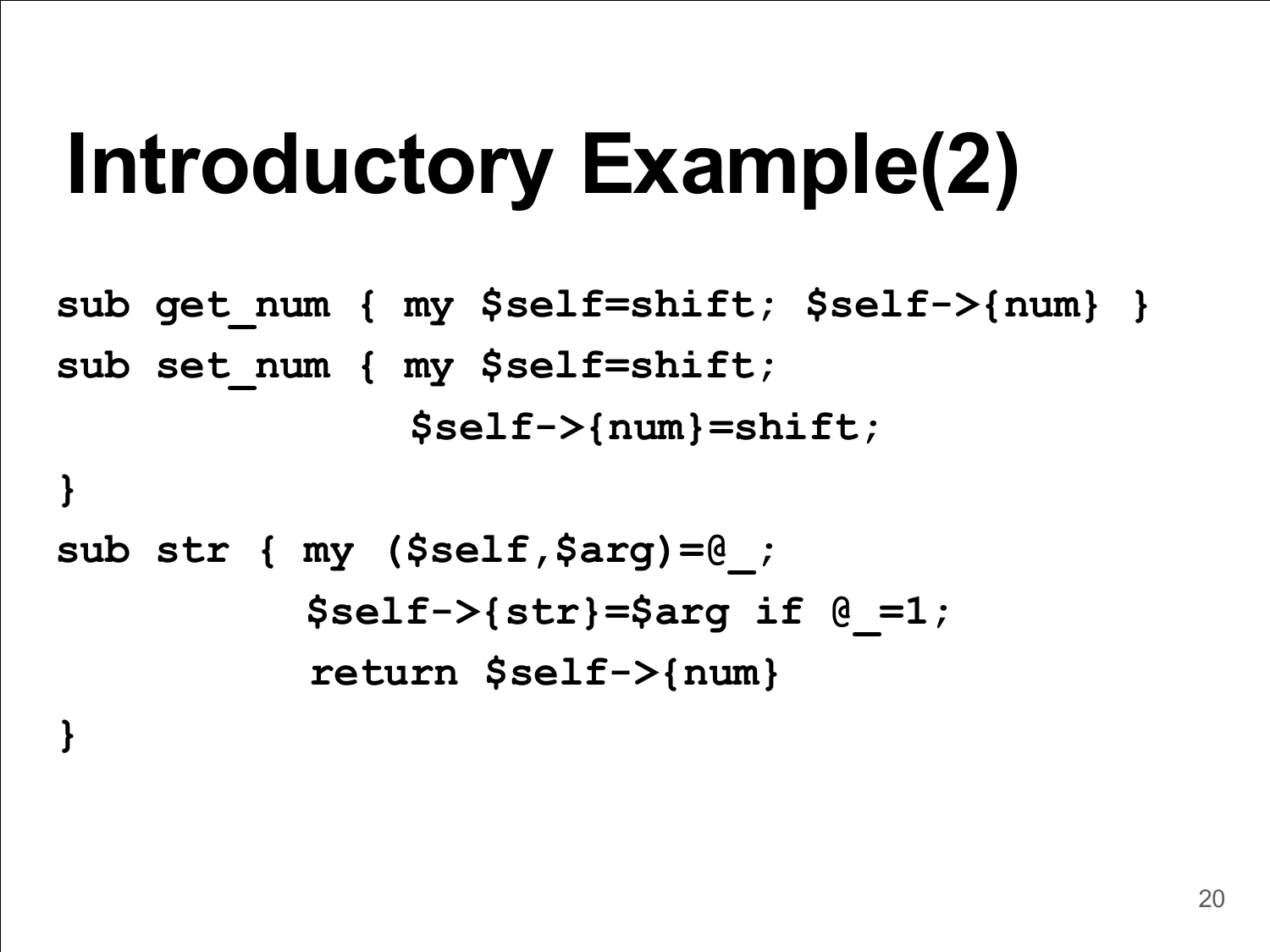## **Introductory Example(3)**

**package main;**

- **my \$obj1=new Simple::Test {str=>'Obj1',num=>7};**
- **my \$obj2=Simple::Test->new({str=>'Obj2', num=>3});**
- **my \$num = \$obj1->get\_num;**
- **\$obj1->set\_num(\$num\*\$num);**
- **my \$str = \$obj2->str();**
- **\$obj2->str("New String");**

**use Dumpvalue;**

**my \$dumper = new Dumpvalue;**

```
print $dumper->dumpValue($obj1),
```
**\$dumper->dumpValue(\$obj2), "\n";**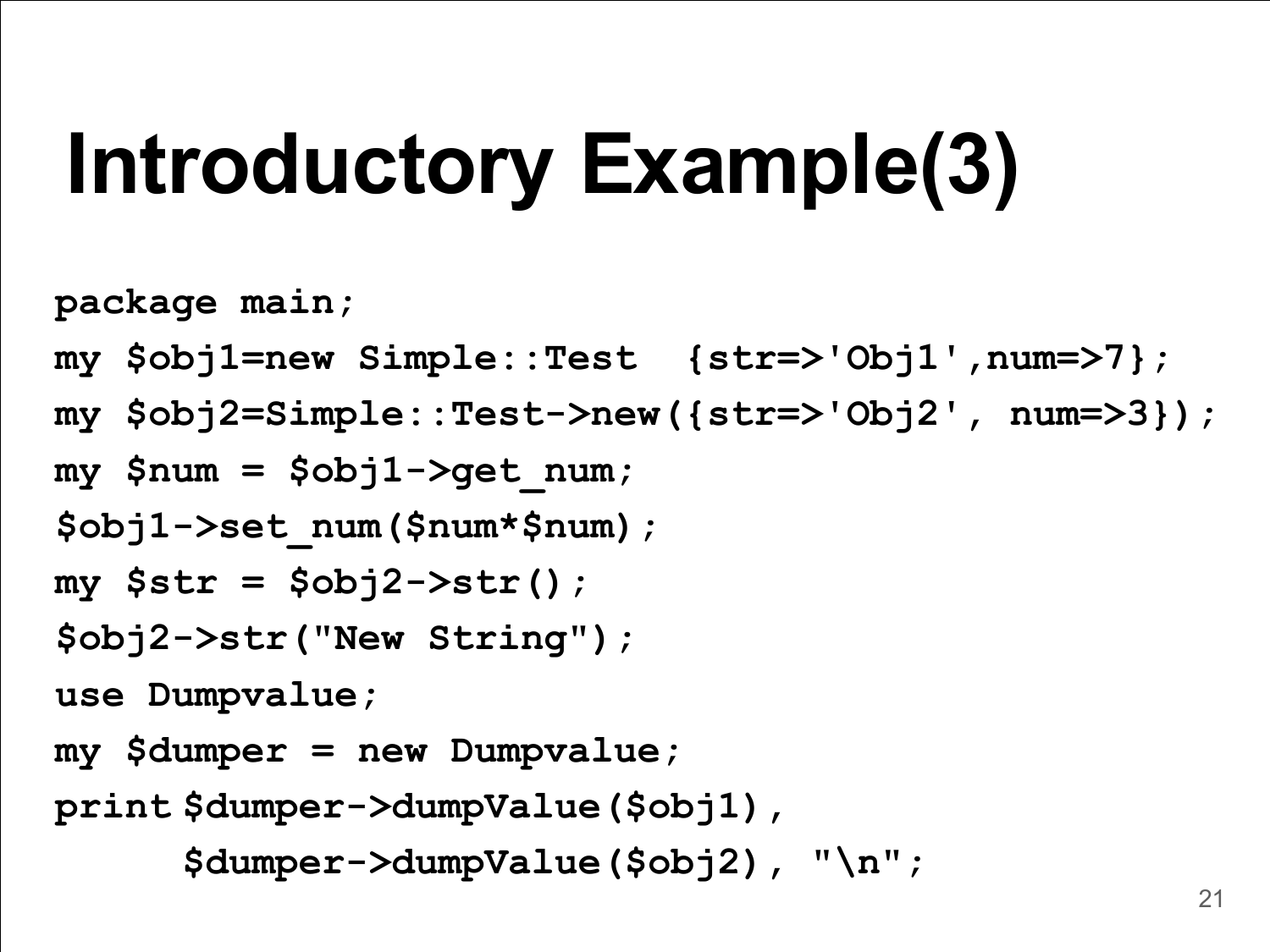#### **Inheritance**

- Inheritance in Perl is Inheritance of methods
- Inheritance is controlled by the @ISA array
- **@ISA** contains class names which are inherited from **package Printer; # current package is Printer use vars qw( @ISA ); # to use @ISA under use strict; @ISA=('Net::Node'); # Printer is a Net::Node**
- multiple inheritance: more than one element in @ISA **@ISA=('Net::Node','Device');**
- Inheritance is recursive, i.e. may span several levels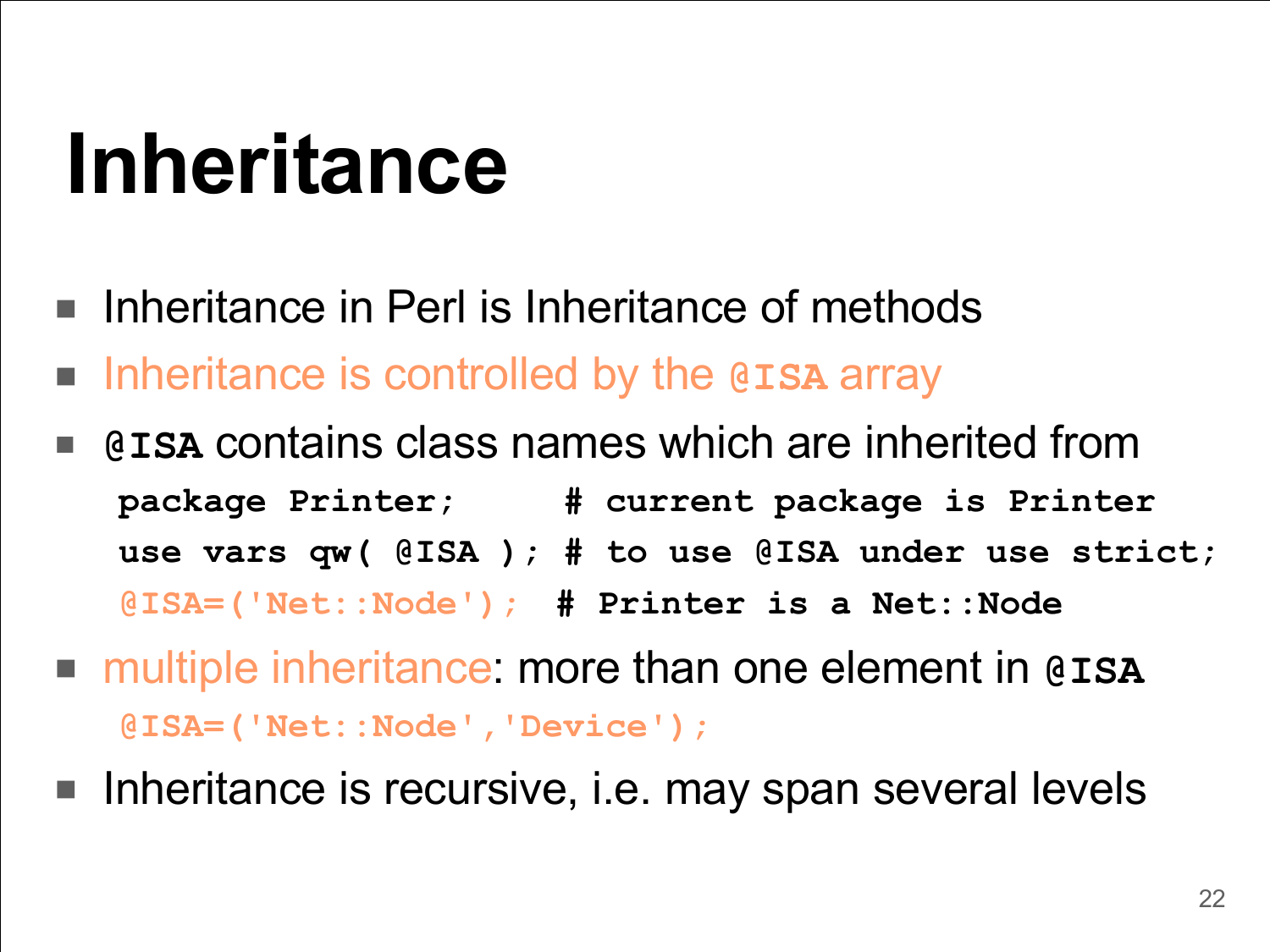## **Inheritance Hierarchy**

- Inheritance is used to look for methods
	- ◆ If method not in current class
	- ◆ then search first for methods in **\$ISA[0]**
	- ◆ then search in parents of **\$ISA[0]**
	- ◆ then search in further elements of **@ISA**
	- ◆ then search in class **UNIVERSAL**
	- ◆ then search for method **AUTOLOAD** in current class
	- ◆ then search for method **AUTOLOAD** in parents
	- ◆ otherwise report an error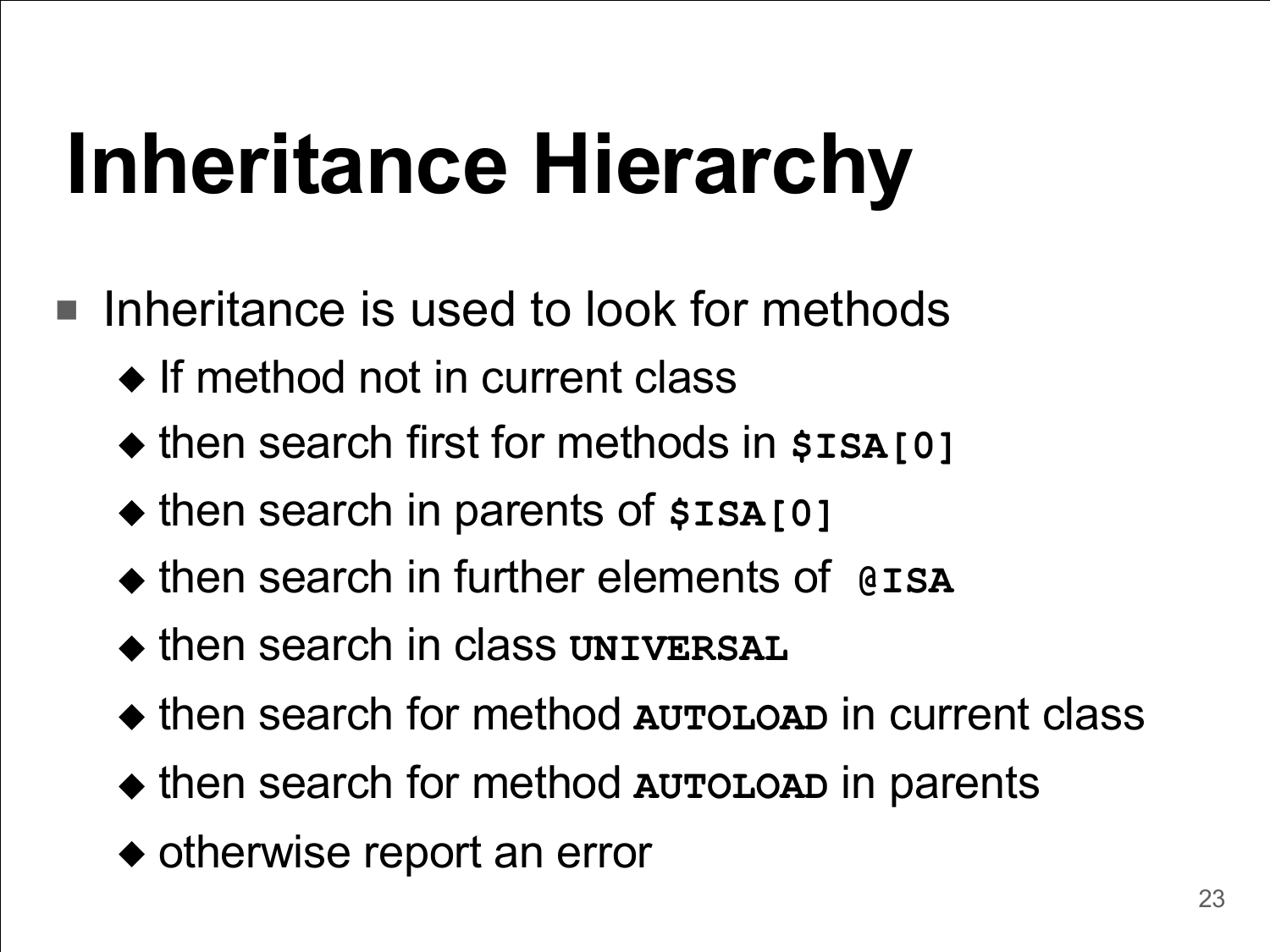# **Inheritance Hierarchy (2)**

- Inheritance rules can be described as follows
	- ◆ Search from current position to top of inheritance tree for a given method
	- ◆ Continue search from left to right in @ISA
	- ◆ All methods inherit from class **UNIVERSAL**
	- ◆ If method not found this way then look for method **AUTOLOAD** using the same rules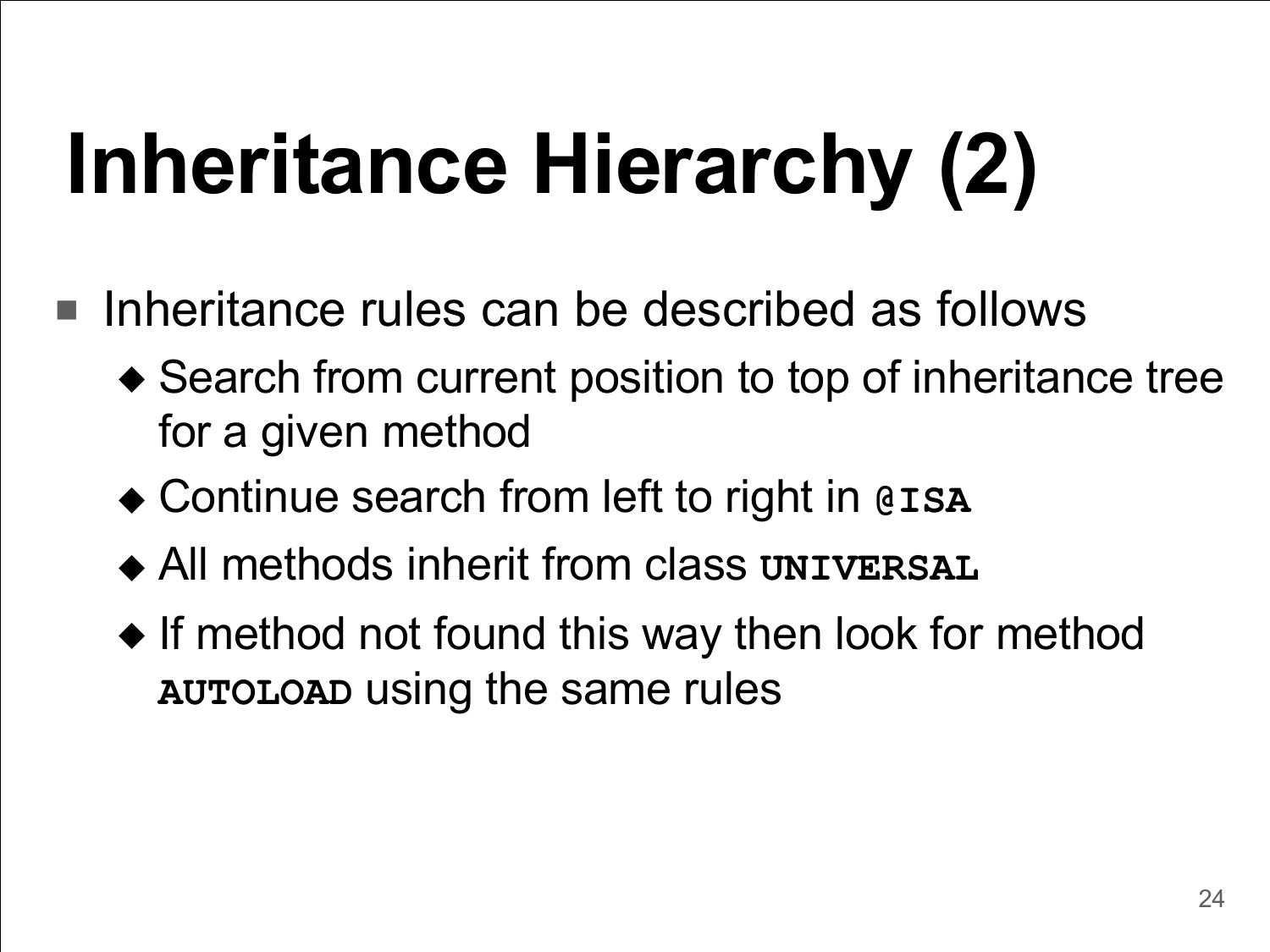### **The class SUPER**

- SUPER is a pseudo package
- Usage: method in parent class performs a partial task (delegation), remaining part in current method
- **SUPER::test** looks in parents of the current class
	- ◆ whole inheritance hierarchy is searched
	- ◆ **first** found method **test** gets used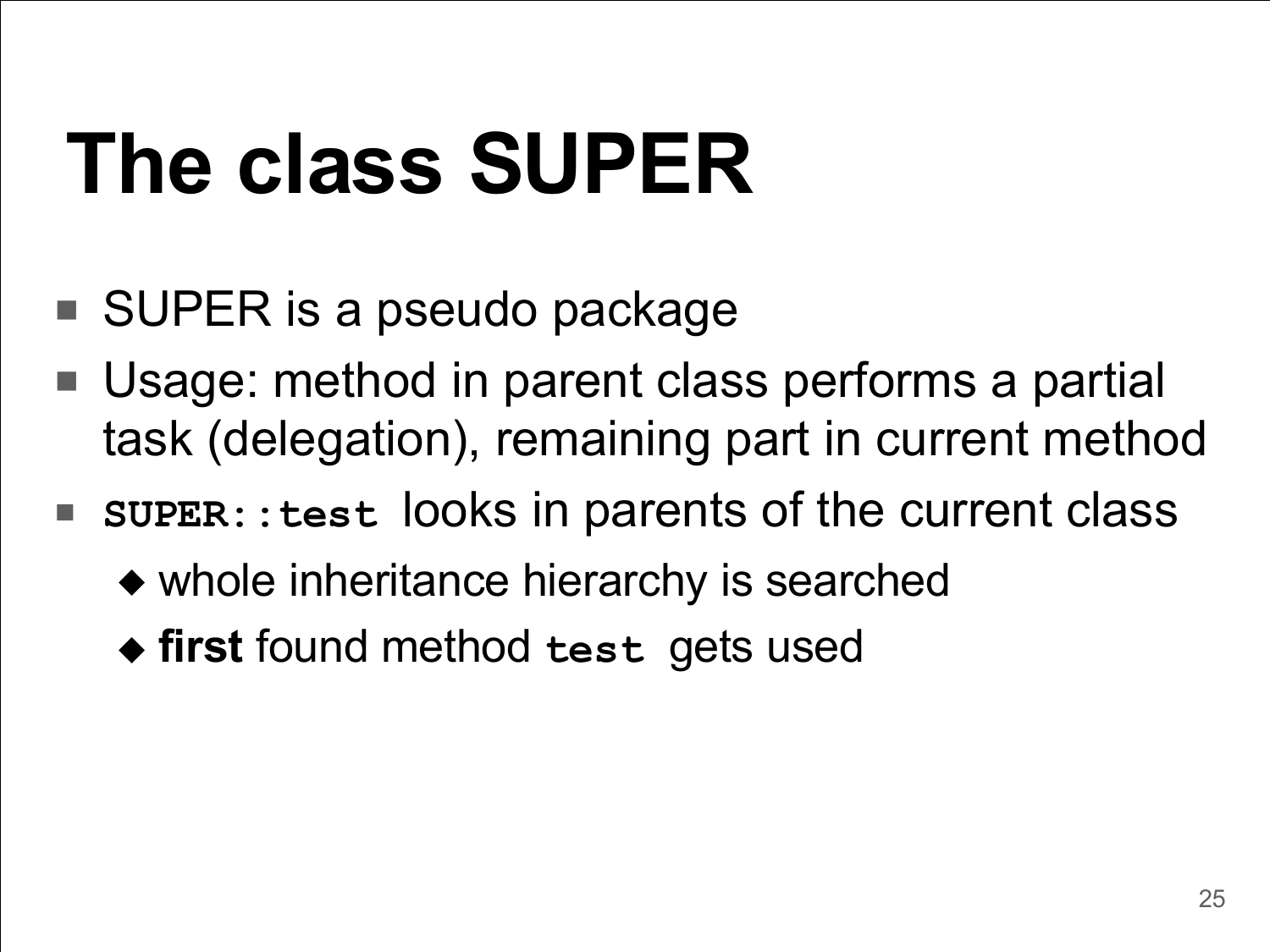### **Usage of the SUPER class**

```
package Simple::Test;
use vars qw( @ISA );
@ISA=qw(Simple);
sub print2 {
 my $self = shift;
 print "First the specific print2 is called ...\n";
  $self->SUPER::print2;
}
package Simple;
sub print2 {
  print "Then the generic one: object belongs to "
, ref shift,
  "\n";
}
$obj->print2;
```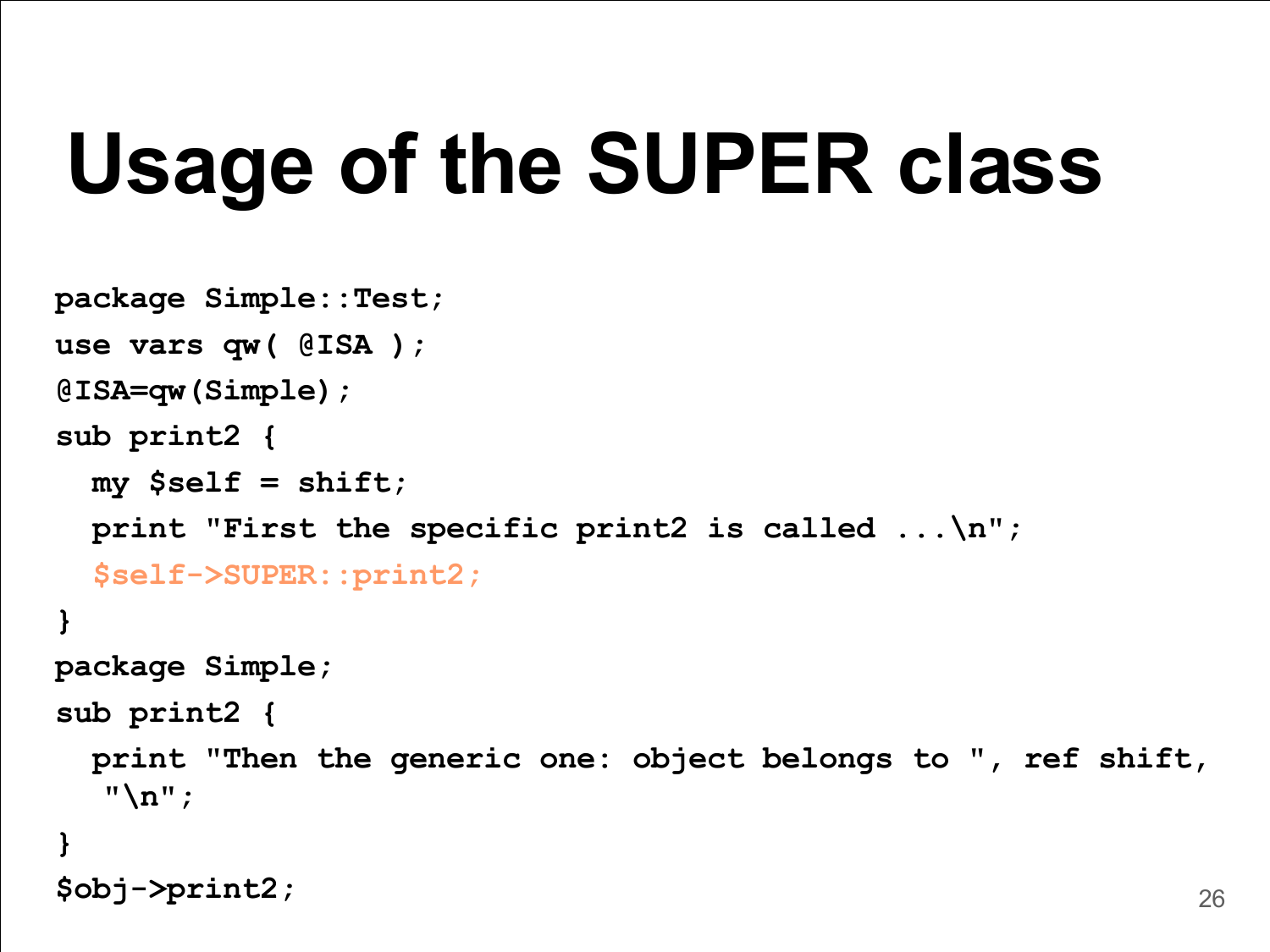## **The AUTOLOAD method**

- AUTOLOAD is called if a method does not exist
- **\$AUTOLOAD** contains name of the missing method
	- ◆ **\$AUTOLOAD** is a variable of the current package
	- ◆ **AUTOLOAD** sees object reference as first parameter
- Can be used to replace similar get/set methods
- Disadvantage: method lookup always triggered
- **AUTOLOAD** is called for **every** undefined method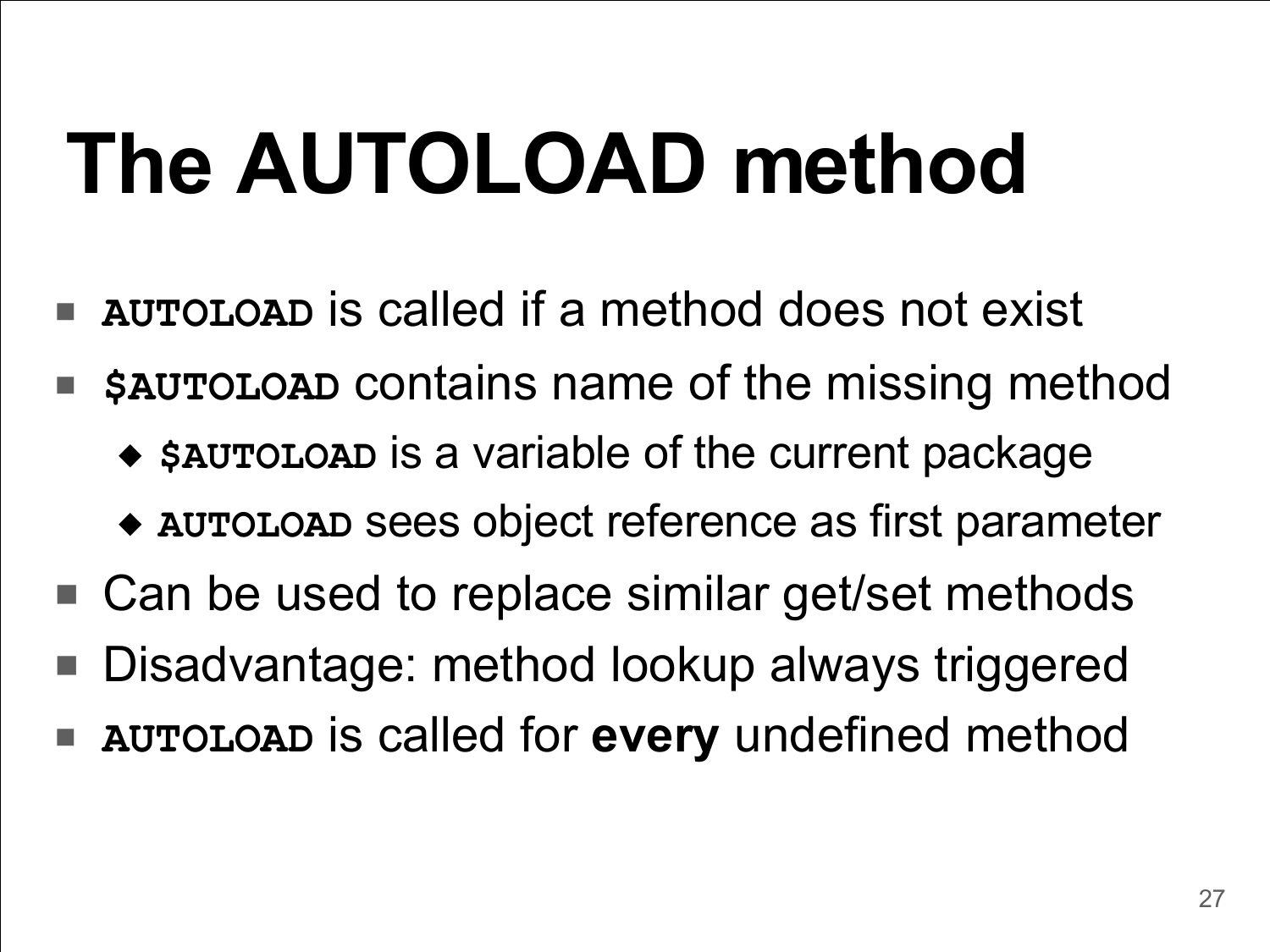#### **A simple AUTOLOAD example**

```
use vars qw ( $AUTOLOAD );
```

```
sub AUTOLOAD {
```

```
 print "AUTOLOAD called: $AUTOLOAD\n";
  my ($self, $val) = @_;
   $self->{$1} = $val if $val && $AUTOLOAD =~ /.
  *::set_(\w+)/;
   return $self->{$1} if $AUTOLOAD =~ /.*::get_(\w+)/;
}
package main;
```

```
$obj->set_value("a string");
```

```
print $obj->get_value(), "\n";
```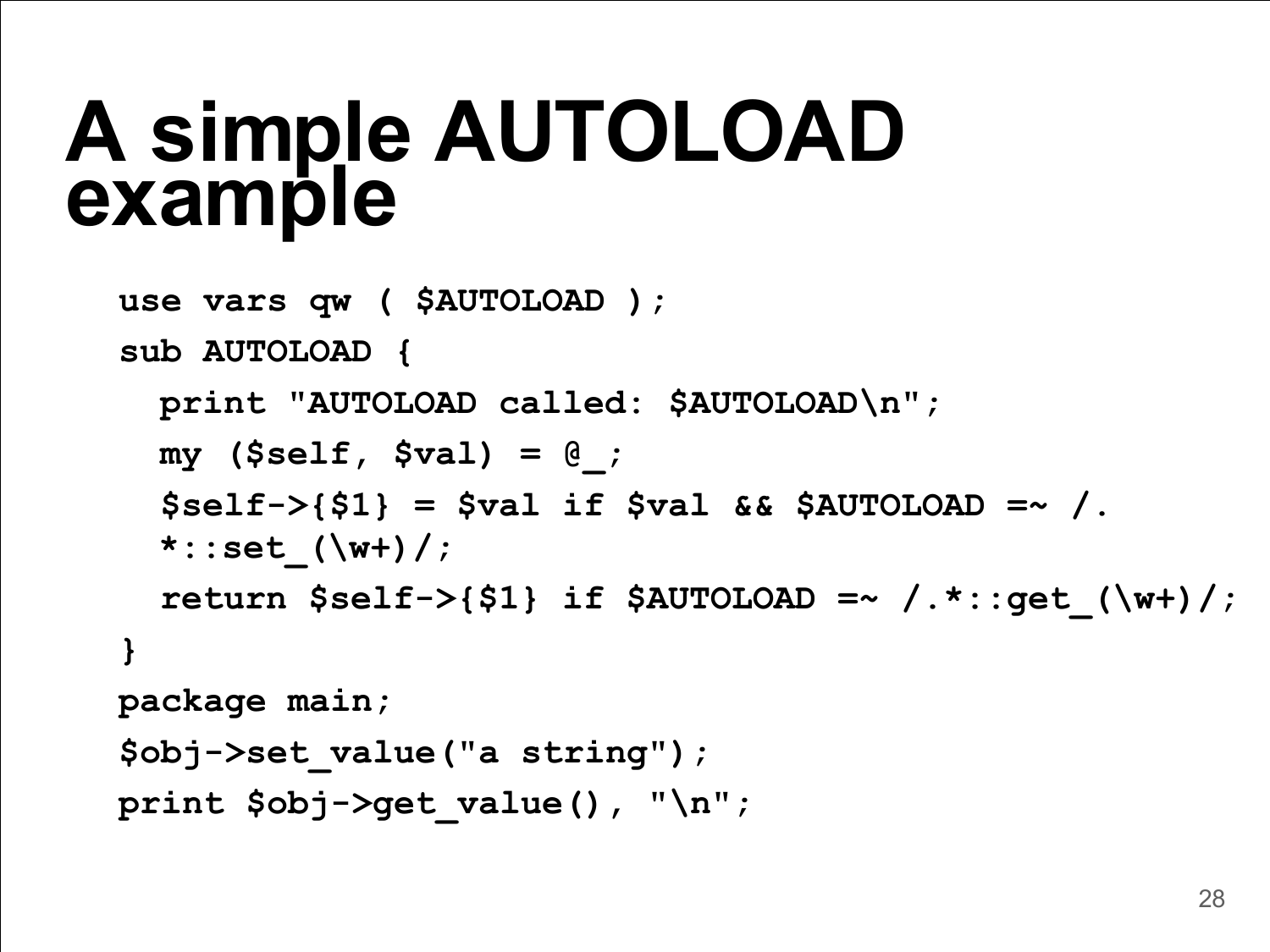# **Optimized AUTOLOAD**

- **AUTOLOAD** generates method on request
	- ◆ see example in "Object Oriented Perl" p.94/95
- $\blacksquare$  A method has to be generated on the fly whose name is the value of **\$AUTOLOAD**
- Solution using the typeglob operator and a closure **\*{\$AUTOLOAD} = sub {return \$\_[0]->{\$attr}};**
- Only first call triggers AUTOLOAD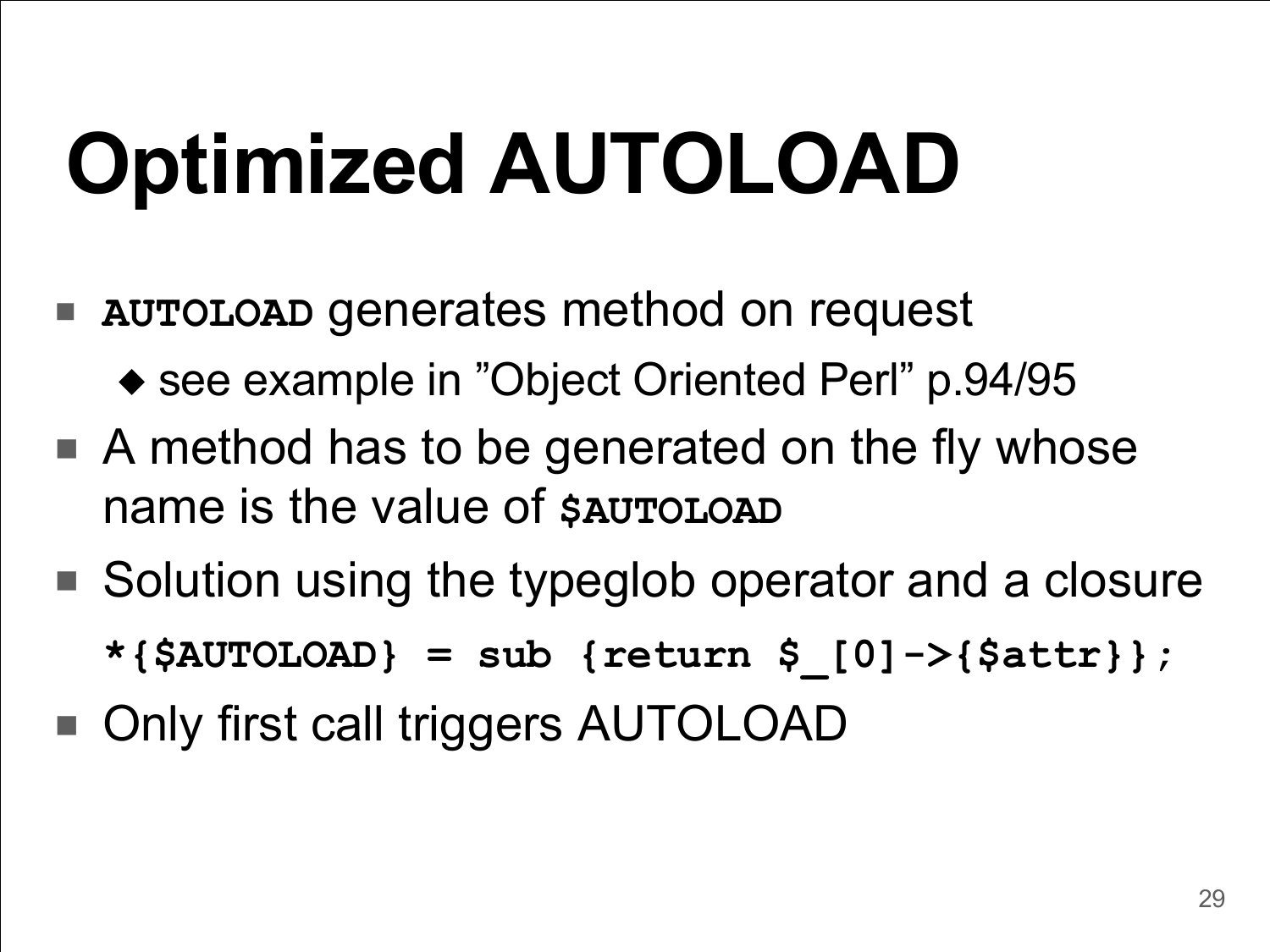#### **Optimized AUTOLOAD example**

```
sub AUTOLOAD {
  print "AUTOLOAD called: $AUTOLOAD\n";
  my ($self, $val) = @_;
  if ($AUTOLOAD =~ /.*::fetch_(\w+)/) {
    no strict "refs";
    my $attr = $1;
### dynamic code generation ###
    *{$AUTOLOAD} = sub {return $_[0]->{$attr}};
    print "missing function $AUTOLOAD has been defined\n";
    return $_[0]->{$1};
  }
}
package main;
print $obj->fetch_value(), "\n";
print $obj->fetch_value(), "\n";
```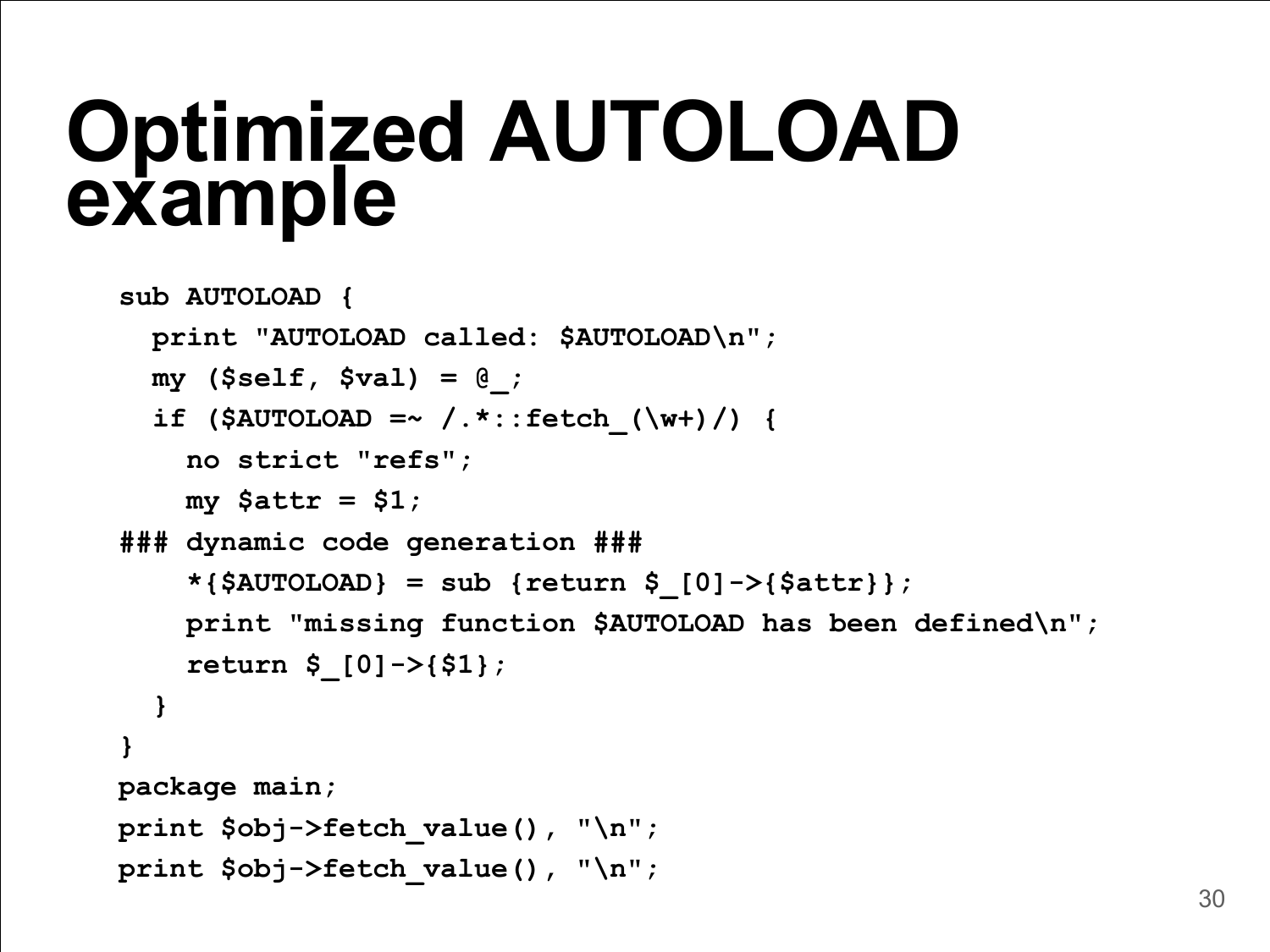#### **Automatic method generation**

- In simple cases classes consist of a constructor and set/get methods for attributes
- Methods look similar
- Method generation according to templates possible
- Several modules in standard Perl and on CPAN
- Class::Struct in core Perl
- Class::MethodMaker on CPAN (not installed here)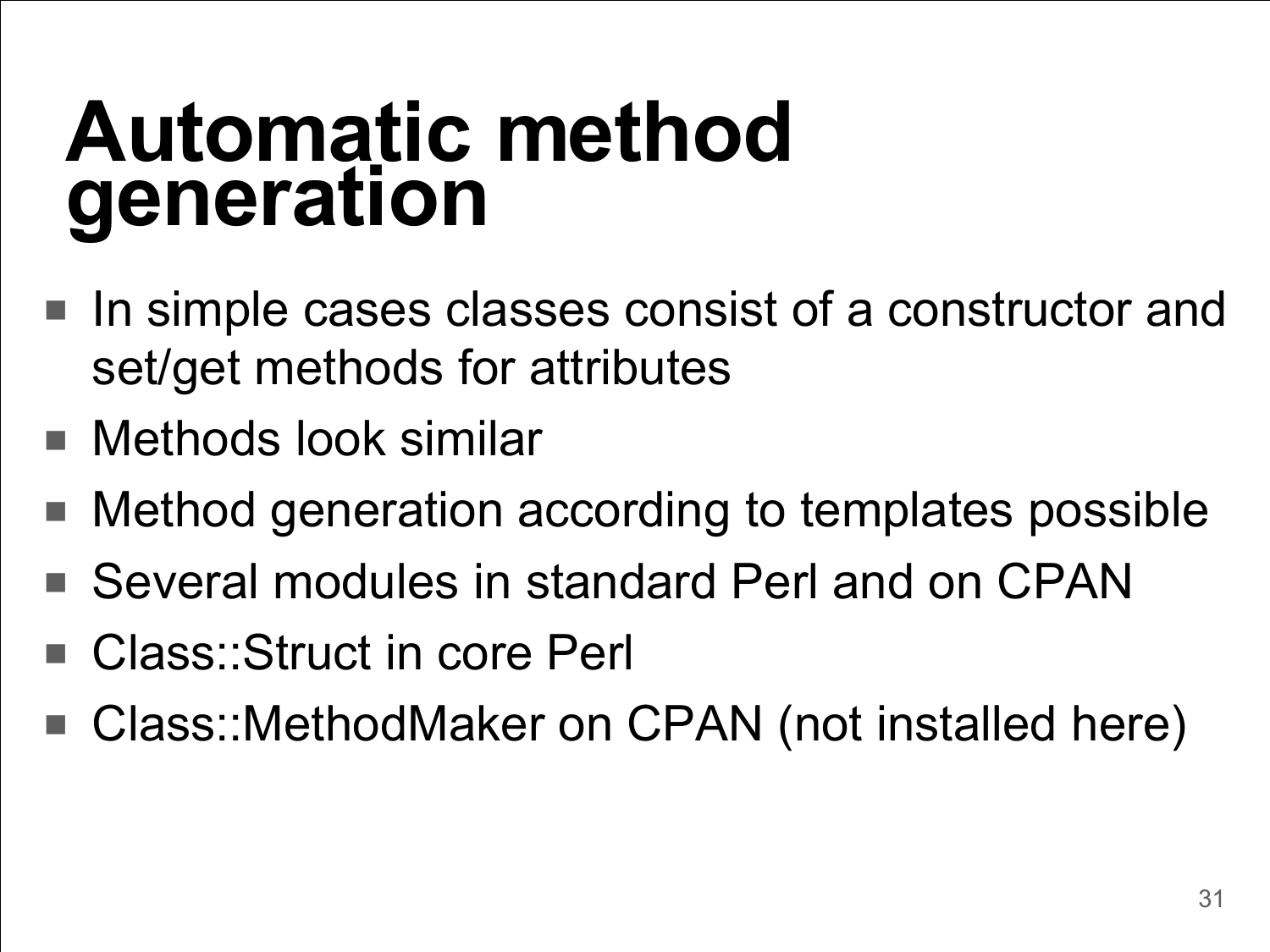#### **Class::Struct**

- Generates Perl Code for new and accessors
- provides subroutine **struct**
- simplest usage with

```
use Class::Struct;
```
**struct Test => {**

```
name => '$'
,
   scores => '@'
};
```
Disadvantage: not well suited for complex tasks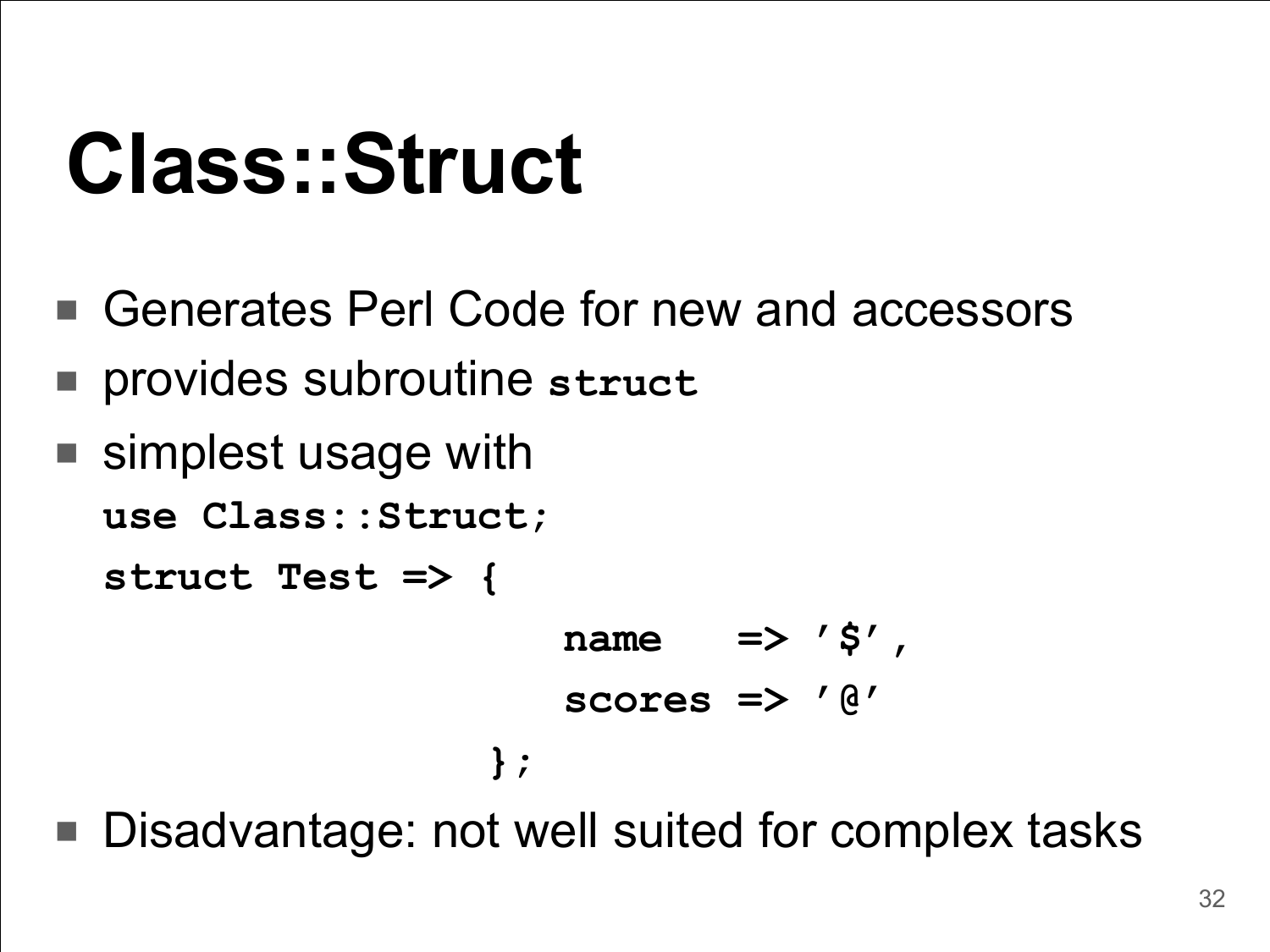#### **Questions and answers**

- What is contained in the hash **%main::** (also **%::** )
	- ◆ It contains the symbol table (can be inspected and printed)
- Can I have subroutines that act both as object method and as a ordinary subroutine

```
sub print3 {
   if ( ref $_[0] ) {
     print "called as method from object ", ref shift, 
  "\n"
 }
  print "Subroutine arguments: @_\n";
}
```